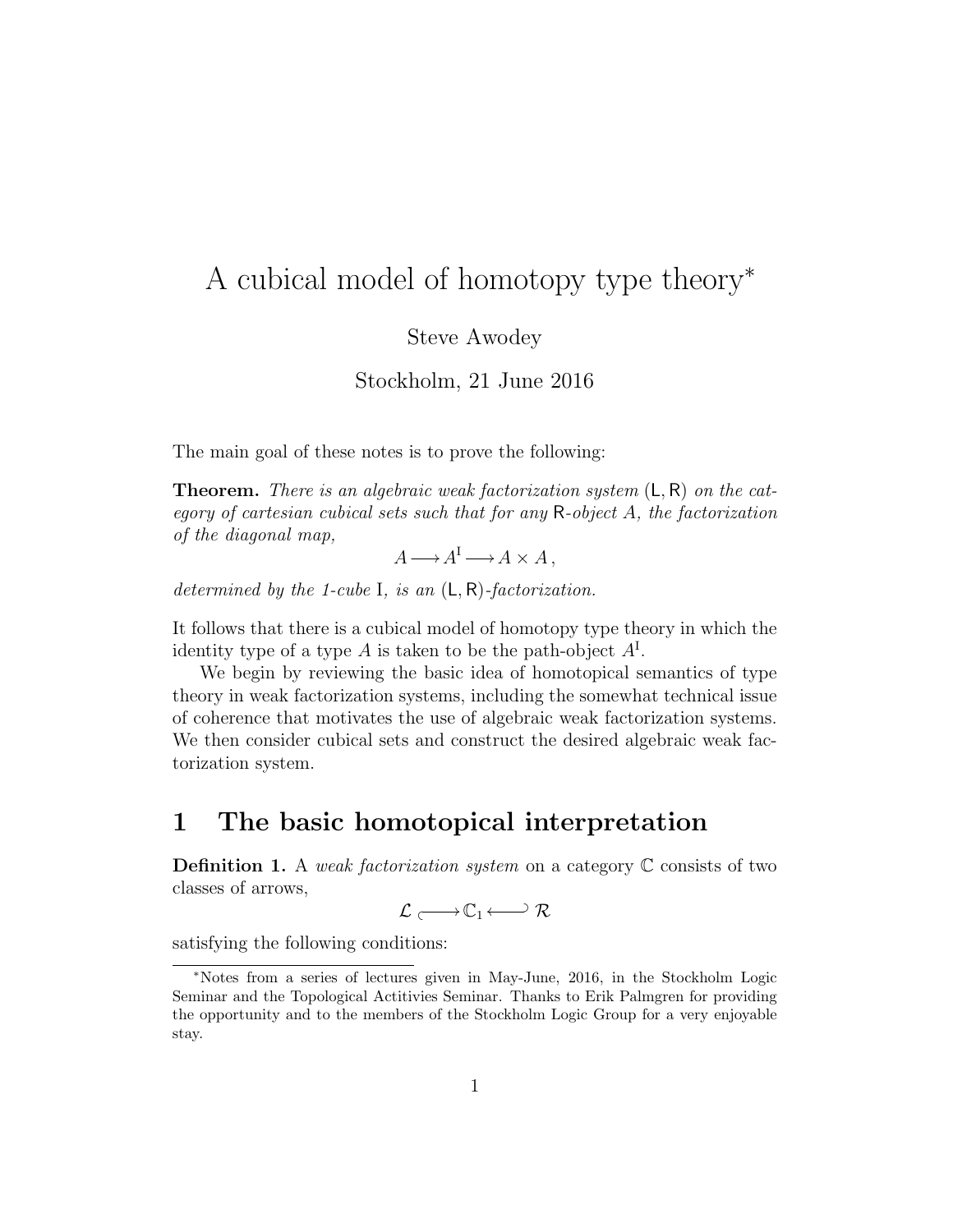1. Every arrow  $f: X \longrightarrow Y$  in C factors as a left map followed by a right map,



2. Given any commutative square



with an  $\mathcal{L}$ -map on the left and an  $\mathcal{R}$ -map on the right, there is a "diagonal filler" as indicated, making both triangles commute.

3. Each of the classes  $\mathcal L$  and  $\mathcal R$  is closed under retracts in the arrow category  $\mathbb{C}^{\to}$ .

Examples include (i) Groupoids (or categories), with  $\mathcal{R} =$  isofibrations and  $\mathcal{L} =$  injective equivalences; (ii) Simplicial sets, with  $\mathcal{R} =$  Kan fibrations and  $\mathcal{L} =$  acyclic cofibrations. Since a Quillen model structure on a category by definition involves two interrelated such weak factorization systems, this provides many examples as well as the basic homotopical intuition. In a WFS, we may think of the  $R$ -maps as "fibrations", i.e. good families of objects indexed by the codomain. The basic idea of the homotopy interpretation is to use these as the dependent types.

#### 1.1 Interpreting Id-types

Let  $\mathbb C$  be a category with finite limits and a WFS. Closed types are interpreted as R-objects A, i.e. those for which  $A \to 1$  is in R. Dependent types  $x : A \vdash$ B type are interpreted as  $\mathcal{R}$ -maps  $B \to A$ . Terms  $x : A \vdash b : B$  are sections  $b: A \to B$  of the chosen  $\mathcal{R}$ -map  $B \to A$ .

The formation rule for Id-types says that each type has an identity type:

$$
\cfrac{A \text{ type}}{x, y : A \vdash \text{Id}_A(x, y) \text{ type}}
$$
 (Id-Form)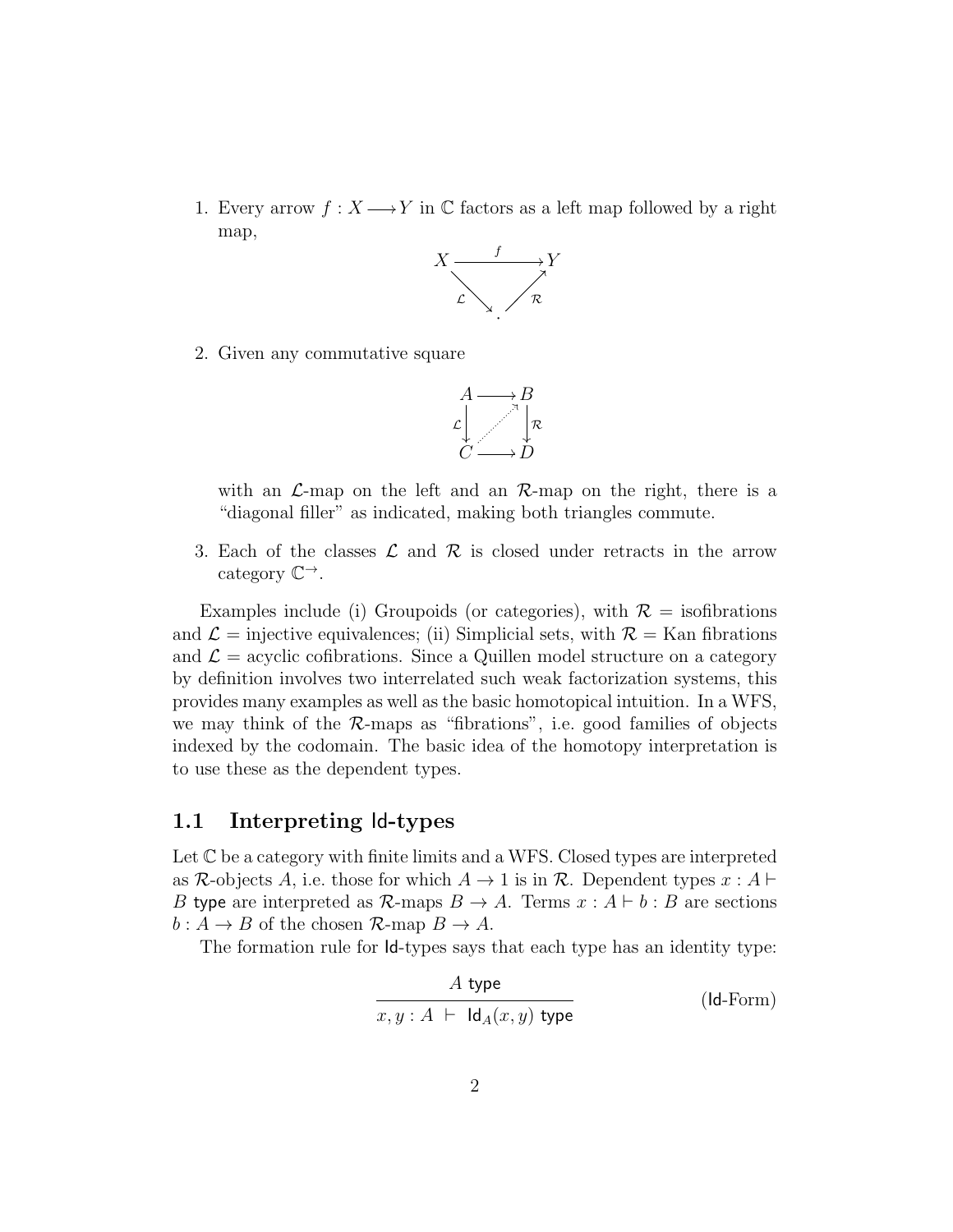We model this by factoring the diagonal map of (the object interpreting) A as an  $\mathcal{L}$ -map followed by an  $\mathcal{R}$ -map, using axiom 1 for the WFS:



The R-map  $\mathsf{Id}_A \to A \times A$  interprets the dependent type  $x, y : A \vdash \mathsf{Id}_A(x, y)$  type. Th  $\mathcal L$ -factor  $A \longrightarrow \mathsf{Id}_A$  interprets the reflexivity term refl(x) in the Id-introduction rule:

$$
x : A \ \vdash \ \mathsf{refl}(x) : \mathsf{Id}_A(x, x) \tag{Id-Intro}
$$

The Id-elimination rule has the form:

$$
\frac{x, y : A, z : \mathsf{Id}_A(x, y) \vdash B(x, y, z) \text{ type}, \qquad x : A \vdash b(x) : B(x, x, \mathsf{refl}(x))}{x, y : A, z : \mathsf{Id}_A(x, y) \vdash \mathsf{J}_b(x, y, z) : B(x, y, z)}
$$
\n
$$
\text{(Id-Elim)}
$$

with associated computation rule:

$$
\mathsf{J}_b(x, x, \mathsf{refl}(x)) = b(x) : B(x). \tag{Id-Comp}
$$

The data above the line in Id-elimination are interpreted as a commutative square as on the outside of the following diagram:



Since refl is an  $\mathcal{L}$ -map, and  $B \to \mathsf{Id}_A$  is an  $\mathcal{R}$ -map (as the interpretation of a dependent type), there is a diagonal filler  $J_b$  as indicated. The commuting of the lower triangle means that  $J_b$  is a section of  $B \to \mathsf{Id}_A$  and thus a term of the type required by the conclusion of the Id-elimination rule. The commuting of the upper triangle is exactly the J-computation rule. (See [1].)

#### 1.2 Coherence

The interpretation just sketched is required to respect the result of substituting a term into a context, since the rules have this property. Substitution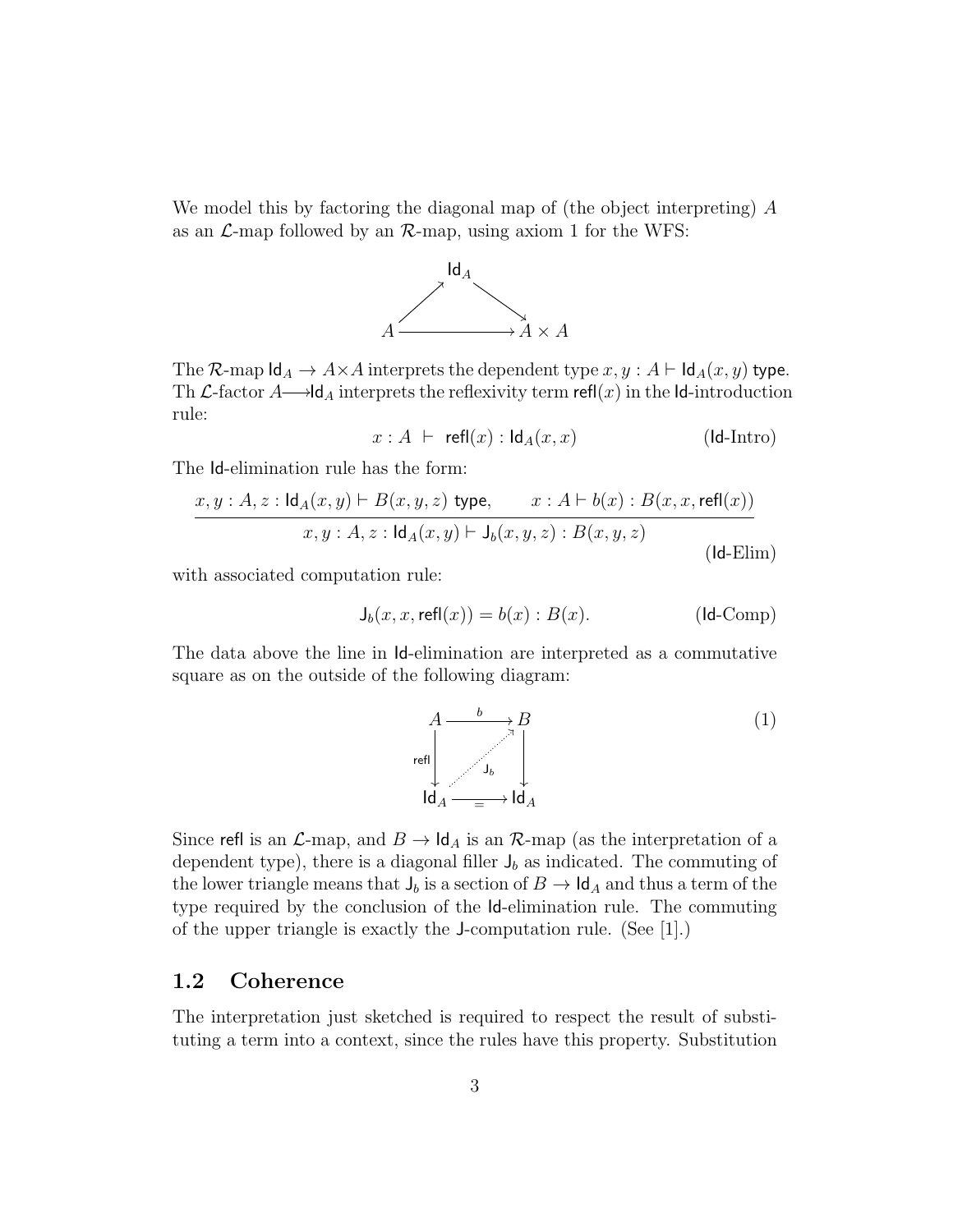into dependent types is interpreted as pullback, and substitution into terms as (roughly) composition. There are then three separate issues involved in giving a strict interpretation of type theory with Id-types, and all three are called "coherence":

- 1. Using the fact that  $R$ -maps are closed under retracts, one can show that they are also stable under pullback along any map, so the interpretation of dependent types as  $R$ -maps is compatible with the interpretation of substitution as pullback. However, the fact that the pullback operation is defined only up to isomorphism means that the interpretation must be "strictified" in order to model substitution strictly. This is a known issue in the semantics of dependent type theory, with equally wellknown solutions (including a recent one due to Lumsdaine and Warren [9]), and will not concern us further here.
- 2. The choice of factorization of the diagonal,



must be stable under pulback. Specifically, if A is a type in context  $\Gamma \vdash$ A type interpreted as an  $\mathcal{R}$ -map  $A \to \Gamma$ , then there is a factorization of the diagonal over  $\Gamma$  of the form



Pulling back along any  $f : \Delta \longrightarrow \Gamma$  preserves the diagonal, but not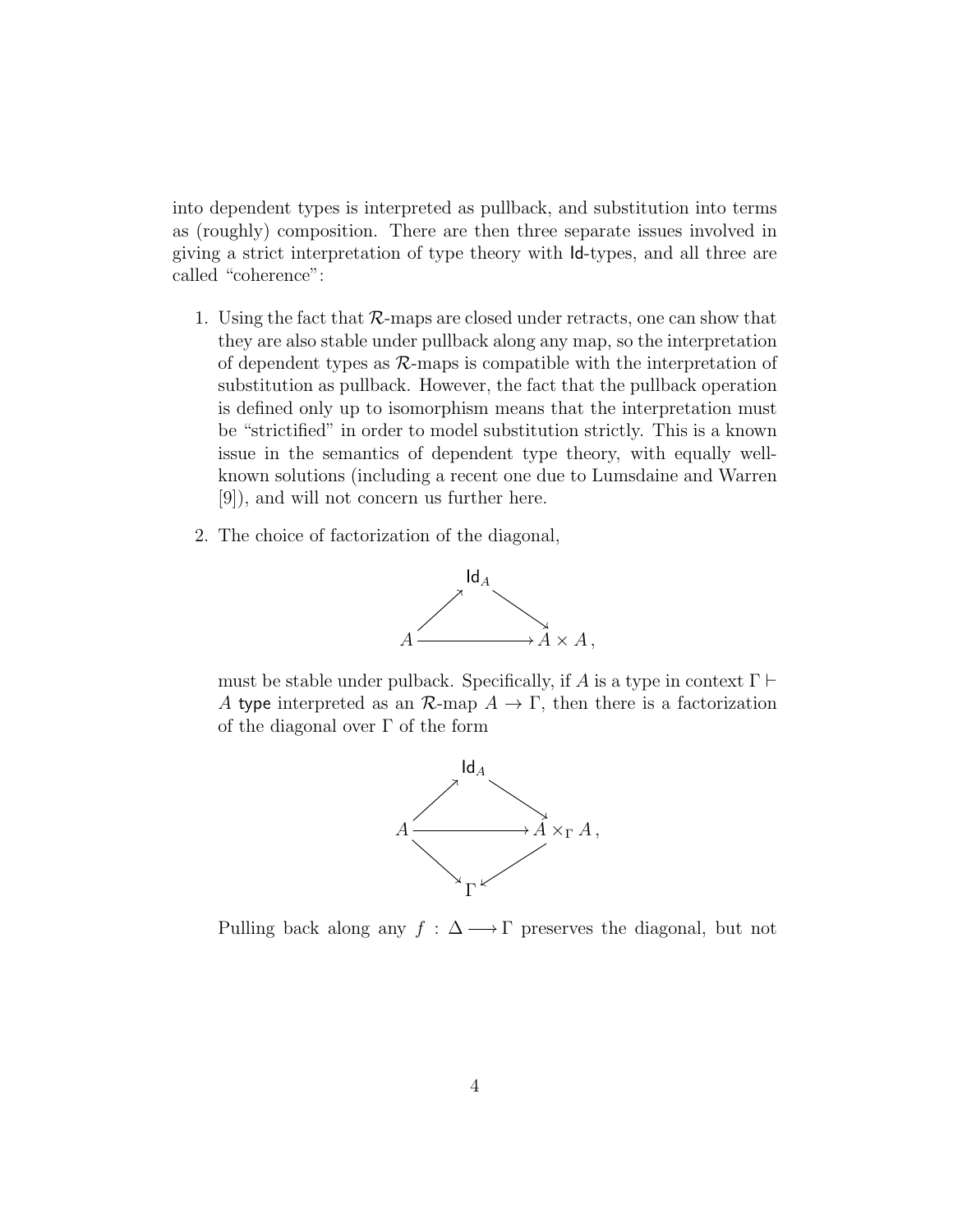necessarily the  $\mathcal{L}\text{-}\mathcal{R}$  factorization,



Choosing an  $\mathcal{L}\text{-}\mathcal{R}$  factorization of the pulled-back diagonal gives an interpretation of  $\mathsf{Id}_{f^*A}$  that need not agree (even up to isomorphism) with  $f^*$ ld<sub>A</sub>. A choice of factorizations, for all diagonals, that respects pullback in this sense is said to be stable. One way such a stable choice of factorizations can arise is when it is determined by exponentiating by a fixed "interval" object I, so that  $\mathsf{Id}_A = A^{\mathrm{I}}$ . This is what happens, for example, in the groupoid model, where as an interval one can take the groupoid with two objects and two, mutually inverse, non-identity arrows.

3. Assuming a stable choice of factorizations of the diagonal, we have made a choice of diagonal fillers J in order to interpret the Id-elimination rule. Again, there is no reason why these choices of diagonal fillers should "respect substitution" in the way required for the interpretation of type theory. More specifically, given a diagonal filling problem as on the right below, and a square on the left with  $g \in \mathcal{L}$ ,



we may have the two different diagonal fillers for the outer filling problem, namely  $\psi$  and  $\phi \circ f$ . Under certain conditions, we want these two solutions to be equal. This leads to a strengthening of the notion of weak factorization system to what is now called an *algebraic* weak factorization system, which implies the existence of such natural choices of diagonal fillers. (The idea of using this to solve this particular coherence problem is due to R. Garner.)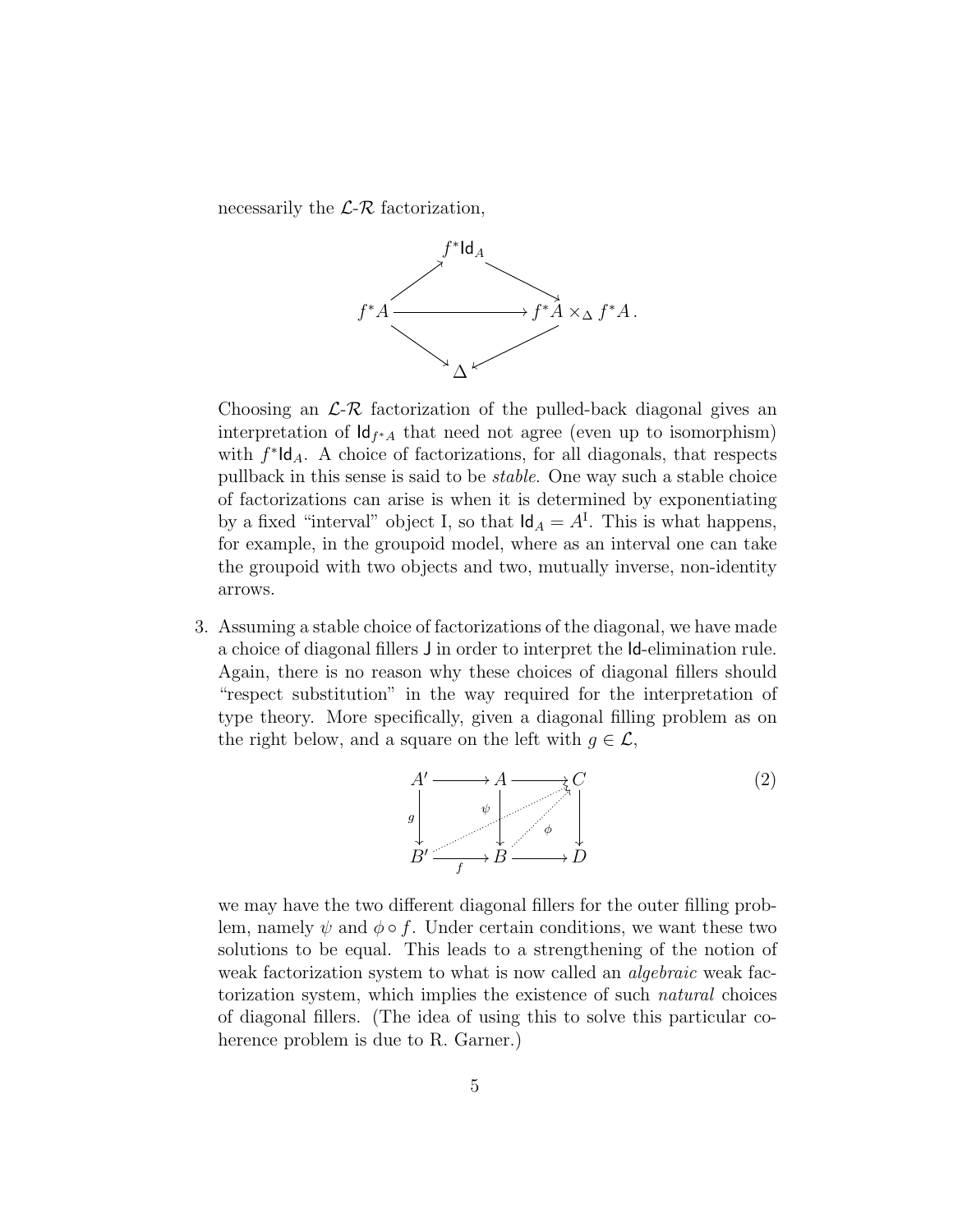**Definition 2.** A functorial factorization on a category  $\mathbb C$  is a functor

$$
(L, E, R) : \mathbb{C}^{\to} \longrightarrow \mathbb{C}^{\to} \rightarrow
$$

taking each arrow  $f : X \longrightarrow Y$  to a factorization  $f = R(f) \circ L(f)$ ,



in a functorial way. Specifically, given any  $h : f \longrightarrow f'$  in  $\mathbb{C}^{\rightarrow}$  we have a commutative diagram:



and we write  $E(h): E(f) \longrightarrow E(f')$  for the evident map.

Observe that, for each fixed  $Y$ , the functorial factorization determines an endofunctor,

$$
R: \mathbb{C}/Y \longrightarrow \mathbb{C}/Y
$$

taking  $f: X \longrightarrow Y$  to  $R(f): E(f) \longrightarrow Y$ , and that this endofunctor is pointed by  $L: 1 \longrightarrow R$  (abusing notation slightly).

Dually, for each fixed  $X$ , the functorial factorization determines an endofunctor,

$$
L:X/\mathbb{C}\longrightarrow X/\mathbb{C}
$$

taking  $f : X \longrightarrow Y$  to  $L(f) : X \longrightarrow E(f)$ , and that this endofunctor is copointed by  $R: L \longrightarrow 1$ .

**Definition 3.** An *algebraic weak factorization system* on  $\mathbb C$  consists of a functorial factorization  $(L, E, R)$  together with:

1. a multiplication  $\mu : R^2 \longrightarrow R$  making  $(R, \mu, L)$  a monad,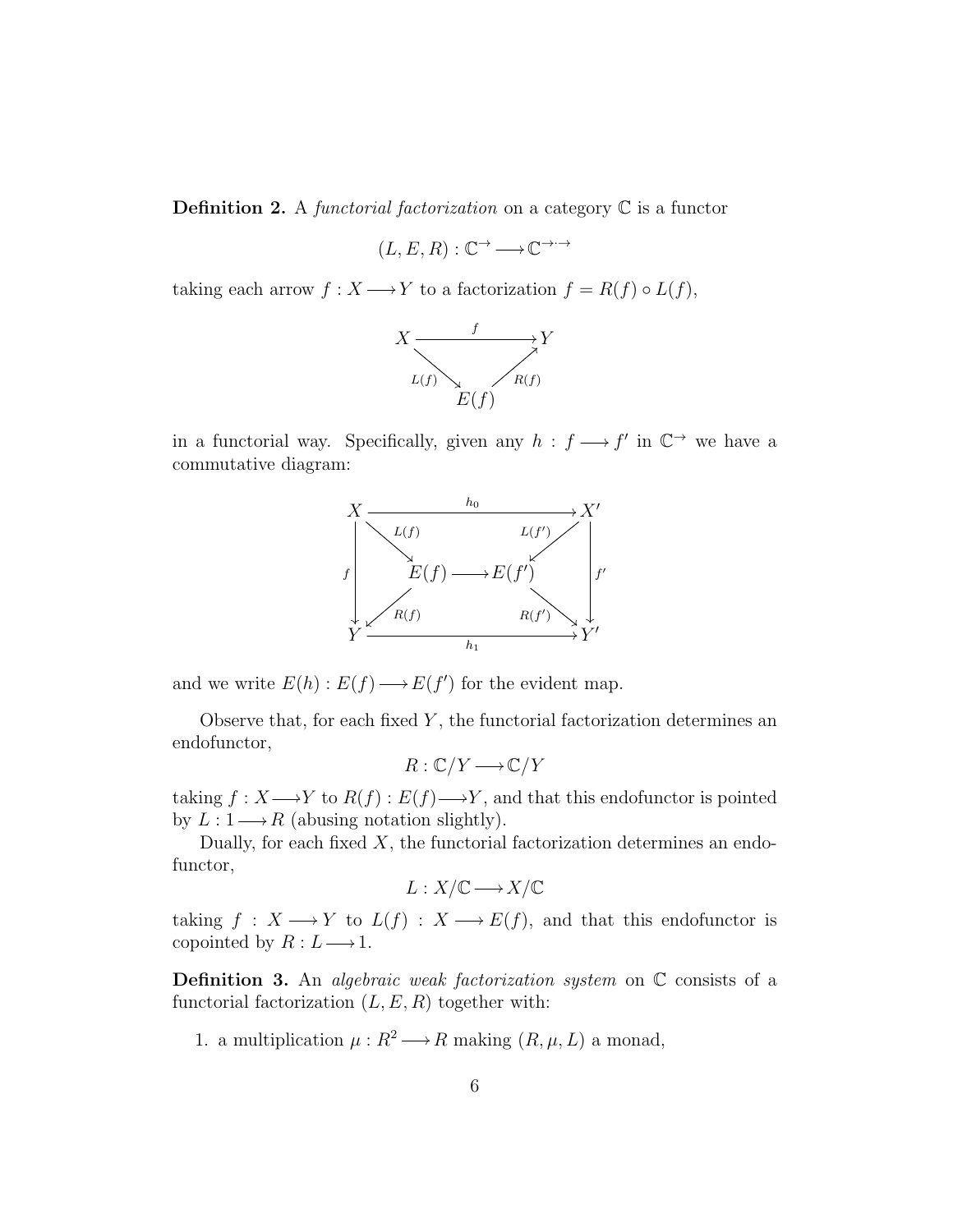2. a comultiplication  $\nu : L \longrightarrow L^2$  making  $(L, \nu, R)$  a comonad.

Some authors also a require distributive law for the monad over the comonad, however we shall not need this.

Remark 4. Let us show that an AWFS determines a WFS. The factorization axiom is satisfied by the functorial factorization  $f = R(f) \circ L(f)$ . We then know that  $R(f)$  is an R-algebra and  $L(f)$  is an L-coalgebra by the laws of monads. Suppose given a diagonal filling problem such as the outer square below, in which  $f$  is an  $L$ -coalgebra and  $g$  is an  $R$ -algebra:



Applying the factorizations of  $f$  and  $g$ , we obtain an  $L$ -coalgebra structure map  $\phi: Y \longrightarrow E(f)$  and an R-algebra structure map  $\psi: E(g) \longrightarrow Z$ . We can then set  $j = \psi \circ E(h) \circ \phi$  to obtain the required diagonal filler  $j : Y \longrightarrow Z$ . Finally, to ensure closure under retracts we let  $R$  be the retract closure of the R-algebras and  $\mathcal L$  the retract closure of the L-coalgebras. The factorization axiom still holds trivially, and the filling axiom is also easily seen to still hold. Thus every AWFS determines a WFS with the left and right classes being the retracts of the  $L$ - and  $R$ - (co)algebras respectively.

Remark 5. A morphism of L-coalgebras  $h: (f', \phi') \longrightarrow (f, \phi)$  is a commutative square  $fh_0 = h_1 f'$  such that  $E(h) \circ \phi' = \phi \circ h_1$ ,

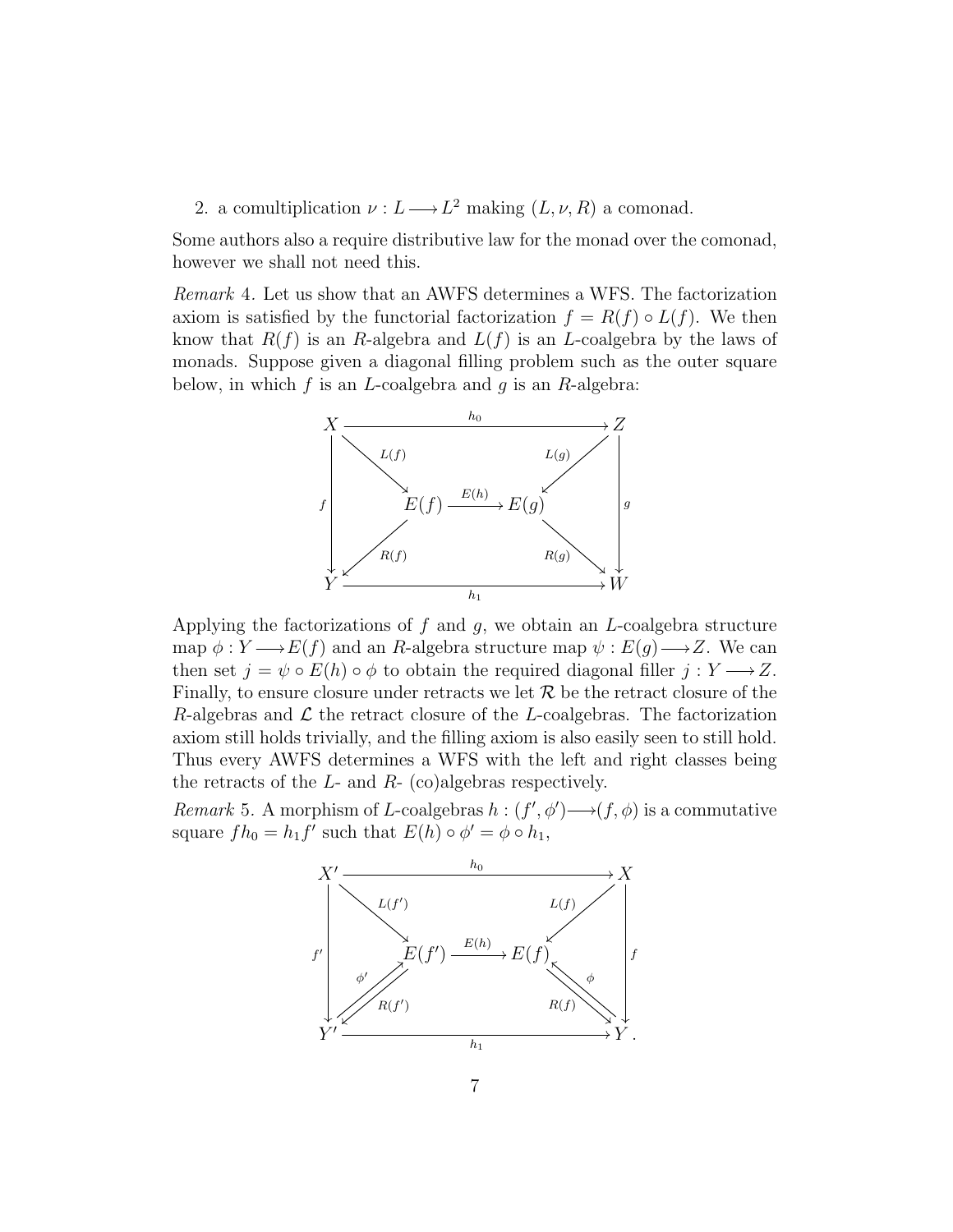It is easy to see that the naturality condition for diagonal fillers mentioned in (10) is satisfied for the fillers constructed algebraically as in Remark 4, when the left-hand square is a morphism of L-algebras in this sense.

We summarize the result of this section with the following (cf. [3]).

**Proposition 6.** Let  $\mathbb C$  be a category with finite limits, an algebraic weak factorization system, and a stable choice of factorizations for all diagonal maps. Then  $\mathbb C$  admits a model of type theory with  $\mathsf{Id}\text{-}\mathsf{types}.$ 

## 2 Cubical sets

Our goal is to make an algebraic weak factorization system on the cubical sets, but let us first recall why the category of cubical sets is a good setting for a model of Id-types. The basic examples of WFSs and homotopy are topological spaces and simplicial sets, but these models are not entirely satisfactory, at least from a logical point of view. In particular, they seem to lack the combinatorial character that would make them constructive. The cubical approach seems to be better suited to giving such a constructive treatment, as has recently been shown by T. Coquand and his coworkers (see [4]). It is worth noting in this connection that the goal here is not to give a constructive interpretation of the univalence axiom, as Coquand et al. have done, but only to investigate a (particular) cubical model as arising from an algebraic weak factorization system.

By way of motivation for using cubical sets, recall that we will interpret the  $Id$ -type of an object A using a factorization of the diagonal map,



We regard  $PA$  as an abstract "pathspace"  $A<sup>I</sup>$ . If there is an "interval object" I with two points  $1 \rightrightarrows I$ , then exponentiating A by the structure:

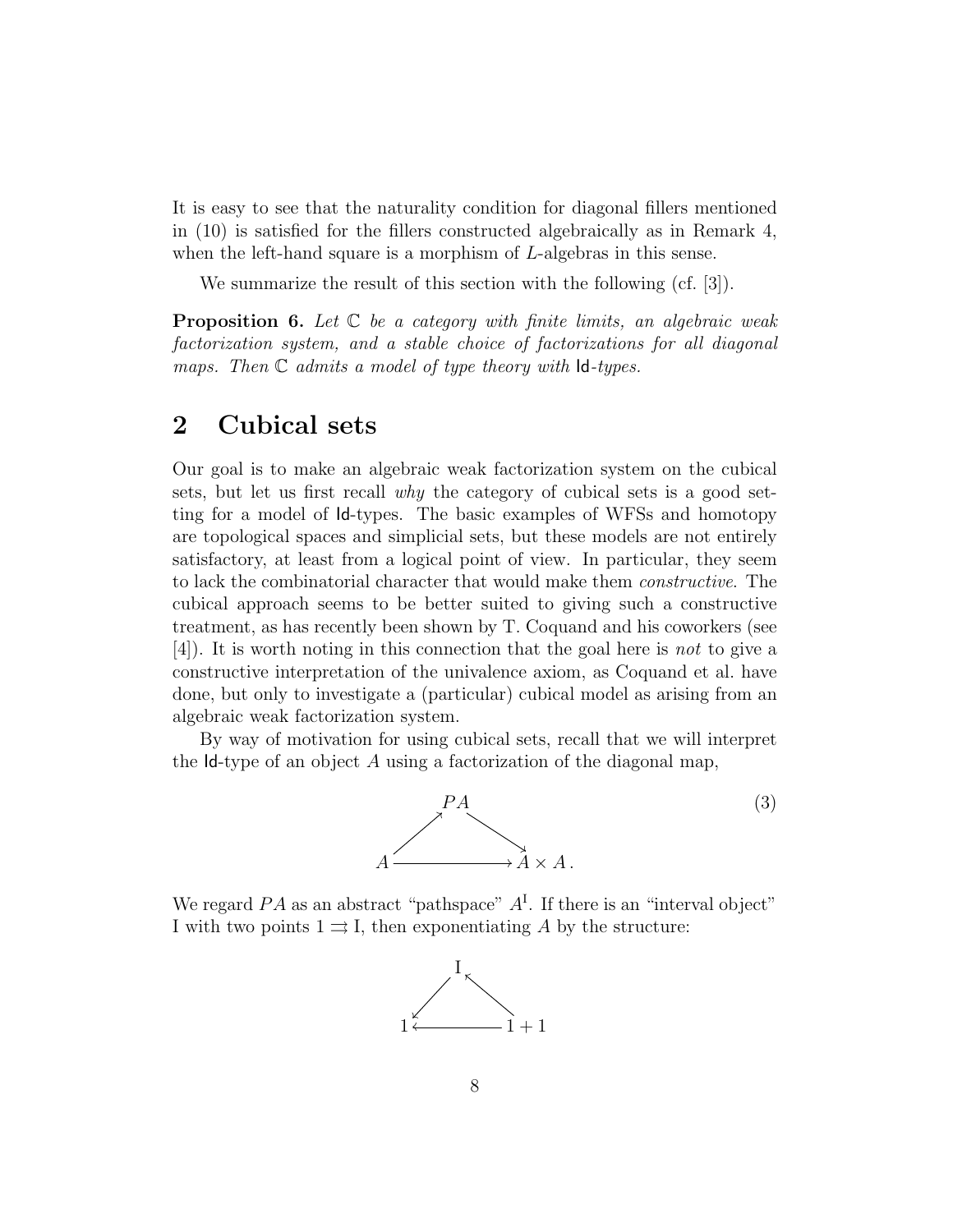will result in a factorization of the form  $(3)$  (without respect to any WFS). Moreover, this factorization will automatically be stable under pullback.

The idea that identity proofs are paths and that  $\mathsf{Id}_A = A^{\mathsf{I}}$  is supported by the fact that dependent types have the *path-lifting property*: given  $a_0, a_1$ : A and  $p : \text{Id}_{A}(a_0, a_1)$  and  $x : A \vdash B(x)$  type and  $b_0 : B(a_0)$ , there is a distinguished  $b_1 : B(a_1)$ , called the *transport* of  $b_0$  along p and denoted  $p_*(b_0)$ . This term  $p_*(b_0)$  can easily be found by "path induction" (i.e. Idelimination) on  $p : \mathsf{Id}_A(a_0, a_1)$ . Indeed, there is even a path  $\tilde{p} : \mathsf{Id}_B(b_0, b_1)$ , where  $B = \sum_{x:A} B(x)$ , such that  $\pi_1(\tilde{p}) = p$ .



Note that this says exactly that the endpoint inclusion  $0: 1 \longrightarrow I$  has the left-lifting property with respect to the dependent projection  $\pi : B \longrightarrow A$ ,



Thus the endpoint inclusion  $0:1 \longrightarrow I$  should be an  $\mathcal{L}$ -map, since the dependent types should be  $R$ -maps.

An important consequence of the proposed stipulation  $\mathsf{Id}_A = A^{\mathsf{T}}$  is that the iterated or "higher" Id-types can be interpreted as "cube types",

$$
d_A = AI
$$
  

$$
d_{Id_A} = (AI)I \cong AI\times I
$$
  

$$
d_{Id_{I\times Jd_A}} \cong AI\times \cdots \times I
$$

In this way, at least some of the operations on the higher Id-types (reflecting the higher algebra of  $\infty$ -groupoids) can be represented by algebraic operations on the cubes, in the form  $I^n \longrightarrow I^m$ .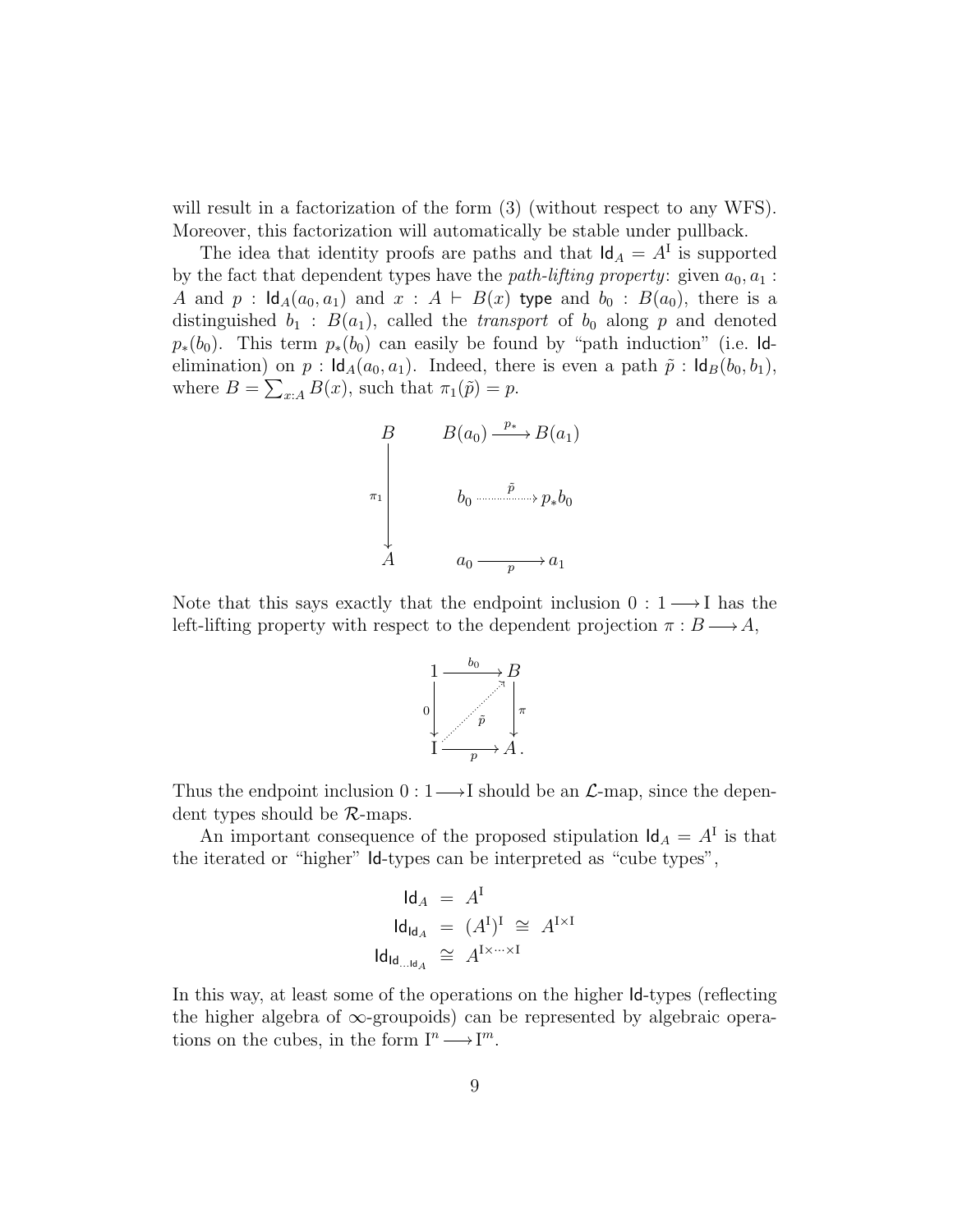### 2.1 The category of cubical sets

The objects  $I^n = I \times \cdots \times I$  thus play a special role in the interpretation of Id-types. The category of cubical sets gives special prominence to these objects, and to the interval I in particular. In a precise sense, it is the free cocomplete category generated by the finite cubes 1, I,  $I \times I, \ldots, I^{n}, \ldots$  (and the particular version that we shall use is the free topos generated by an "interval object":  $0, 1 : 1 \rightrightarrows I, \cdot \vdash 0 \neq 1$ ).

Definition 7. The category cSet of *(cartesian) cubical sets* is the presheaf category

$$
\mathsf{cSet} \ = \ \mathsf{Set}^{\mathbb{C}_\times^{\mathrm{op}}}
$$

on the category  $\mathbb{C}_{\times}$  of *(cartesian) cubes*, defined equivalently as:

- 1. the free category with finite products on an *interval object*  $0, 1 : 1 \rightrightarrows I$ ,
- 2. the opposite category,

$$
\mathbb{C}_{\times}=\mathbb{B}^{\mathrm{op}},
$$

of the category B of finite strictly bipointed sets and bipointed functions. The objects may be taken to be sets of the form

$$
[n] = \{\bot, x_1, \ldots, x_n, \top\}
$$

and maps  $f : [m] \longrightarrow [n]$  are functions that preserve the distinguished elements  $\bot$ ,  $\top$ .

3. the syntactic category  $\mathbb{C}(\mathbb{T})$  of the algebraic theory  $\mathbb{T}$  with just two constant symbols  $\bot$ ,  $\top$  (and no equations).

The equivalence of these three specifications of  $\mathbb{C}_{\times}$  is an easy application of Lawvere duality.

Remark 8. There are many other notions of cube category and cubical sets in the literature. See [2] for comparisons of some.

Next, consider the representable objects,

$$
y:\mathbb{C}_{\times}\hookrightarrow cSet
$$

and let

$$
I^n := y([n]) = \mathrm{Hom}_{\mathbb{C}_\times}(-,[n]).
$$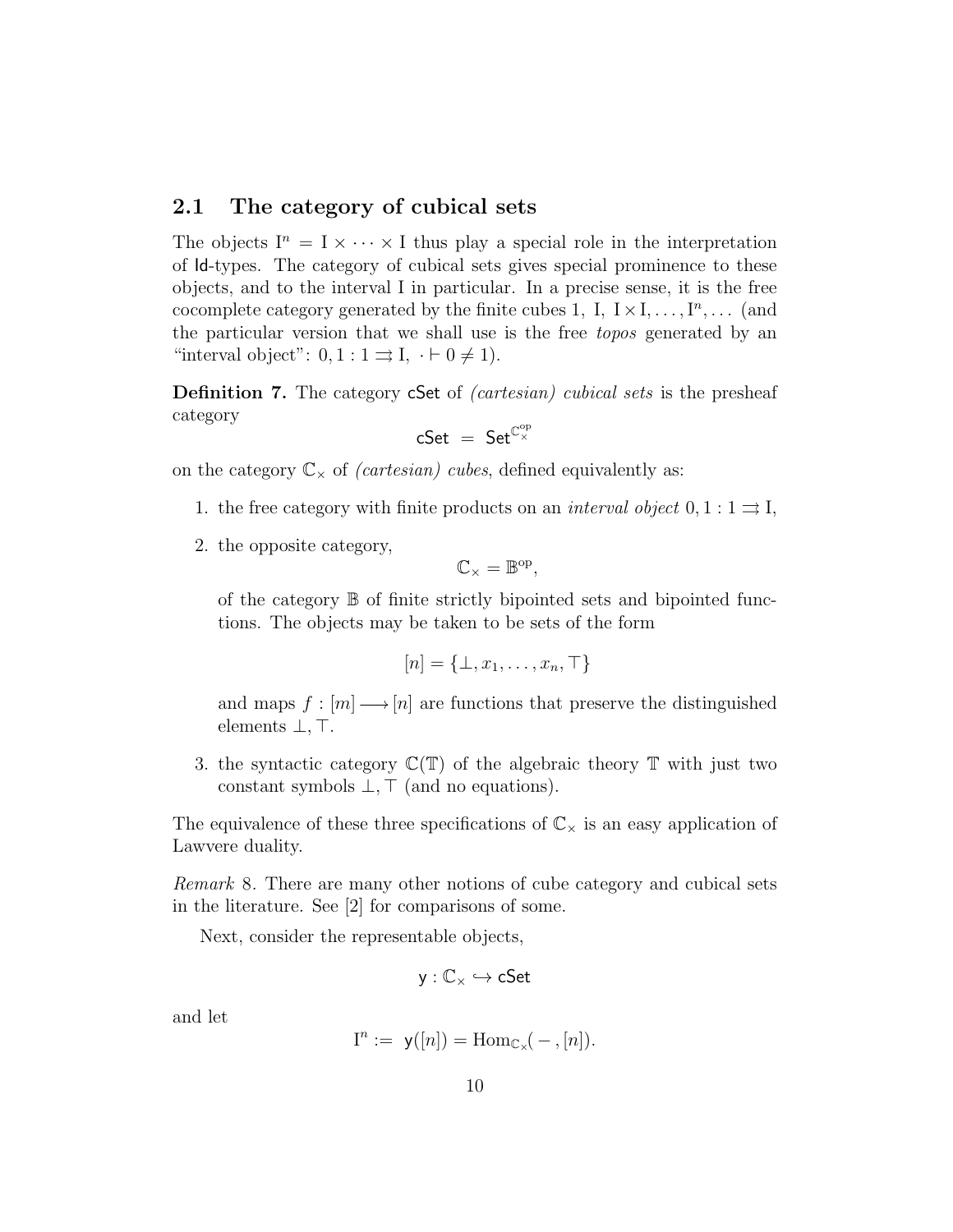We can regard the objects  $I<sup>n</sup>$  as the "geometric *n*-cubes"; indeed we have  $I^n \cong I \times \cdots \times I$ , because the Yoneda embedding preserves products. Note that by the Yoneda lemma, for any cubical set X, maps  $I^n \longrightarrow X$  correspond uniquely to elements of the set  $X_n = X([n])$ , which are called the "*n*-cubes" of  $X$ ".

**Proposition 9.** For any cubical set X, the pathobject  $X^{\text{I}}$  is the "shift by one dimension" of  $X$ ,

$$
(X^{\mathcal{I}})_n \cong X_{(n+1)}\,.
$$

Proof.

$$
(XI)n \cong Hom(y[n], XI) \cong Hom(In, XI) \cong Hom(In \times I, X)
$$
  
\cong Hom(I<sup>n+1</sup>, X) \cong Hom(y[n + 1], X) \cong X<sub>(n+1)</sub>.

This combinatorial description of the pathobject  $X<sup>I</sup>$  as a shift in dimension has consequences for the model of type theory; in particular, it leads to certain equations holding strictly that are usually satisfied only weakly or "up to homotopy".

### **Corollary 10.** The pathobject functor  $X \mapsto X^{\mathsf{T}}$  has a right adjoint.

*Proof.* The functor  $X \mapsto X^{\mathcal{I}}$  is given by precomposition with the "successor" functor  $S : \mathbb{C}_{\times} \longrightarrow \mathbb{C}_{\times}$  with  $S[n] = [n+1]$ , since  $X^{I}([n]) = X([n+1]) =$  $X(S[n]) = (S^*(X))([n])$ . But precomposition always has both left and right adjoints  $S_! \rightharpoonup S^* \rightharpoonup S_*$ , the right one of which can be calculated as:

$$
S_*(X)_n \cong \text{Hom}(y[n], S_*X) \cong \text{Hom}(S^*(y[n]), X) \cong \text{Hom}(\mathbb{C}_{\times}(S(-), [n]), X).
$$

We need the following fact in order to calculate the right adjoint further. We mention that a similar fact holds for the generic object in the object classifier topos  $\mathsf{Set}^{\mathsf{Fin}}$ , and in the Schanuel topos  $\mathrm{Sh}(\mathrm{Aut}(\mathbb{N}))$ , and is used to give an algebraic treatment of variable binding in the theory of "abstract higher-order syntax".

**Lemma 11.** For the 1-cube I in cSet, we have  $I^I \cong I + 1$ .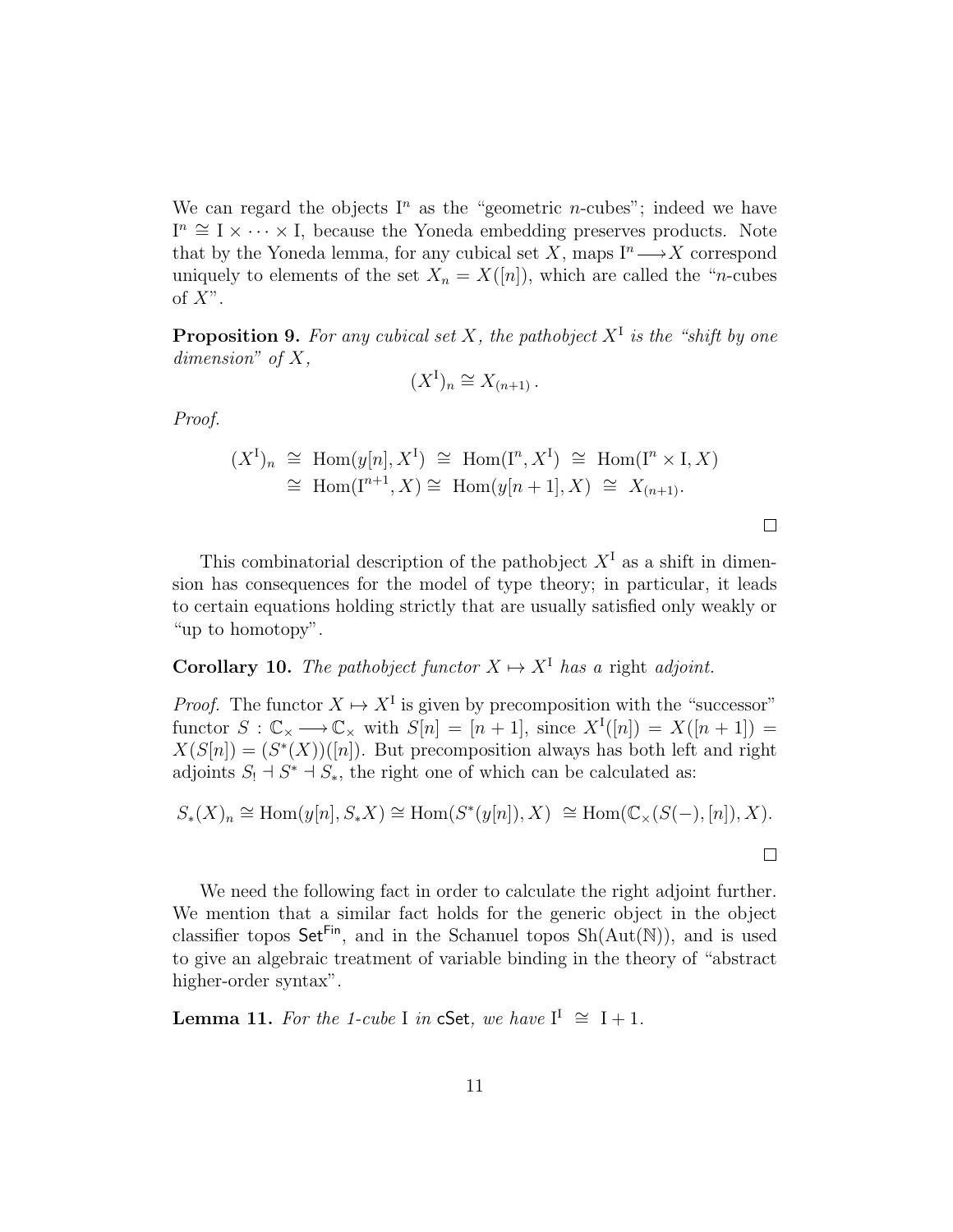*Proof.* For any  $[n] \in \mathbb{C}_{\times}$  we have:

$$
(\mathrm{I}^{\mathrm{I}})_n\cong\mathrm{I}_{(n+1)}\cong \mathrm{Hom}(\mathrm{I}^{(n+1)},\mathrm{I})\cong \mathbb{C}_\times([n+1],[1])\cong \mathbb{B}([1],[n+1])\cong n+3.
$$

On the other hand,

$$
(I + 1)n \cong In + 1n \cong Hom(In, I) + 1 \cong \mathbb{B}([1], [n]) + 1 \cong (n + 2) + 1.
$$

The isomorphism is natural in  $n$ .

 $\Box$ 

Definition 12. Let us write

$$
X_{\rm I}=S_*(X)
$$

for the right adjoint of the path object functor  $X^I = S^*X$ .

**Corollary 13.** We have the following calculation for the right adjoint  $X_I$ :

$$
(X_1)_n \cong \text{Hom}(\mathbf{I}^n, X_1)
$$
  
\n
$$
\cong \text{Hom}((\mathbf{I}^n)^{\mathsf{I}}, X)
$$
  
\n
$$
\cong \text{Hom}((\mathbf{I}^1)^n, X)
$$
  
\n
$$
\cong \text{Hom}(\mathbf{I}^n + \mathbf{C}_{n-1}^n \mathbf{I}^{n-1} + \dots + \mathbf{C}_1^n \mathbf{I} + \mathbf{1}, X)
$$
  
\n
$$
\cong X_n \times X_{n-1}^{C_{n-1}^n} \times \dots \times X_1^{C_1^n} \times X_0,
$$

where  $C_k^n = \binom{n}{k}$  $\binom{n}{k}$  is the usual binomial coefficient.

#### 2.2 Box filling

We now turn to the determination of the right maps for our AWFS. We know that they should at least have the path-lifting property, since that is forced by the rules of type theory. We also know that for any type  $A$ , the interpretation of the Id-type should be a right map into  $A \times A$ , since it is a dependent type. Finally, we want to use the pathobject  $A<sup>I</sup>$  as the interpretation of  $\mathsf{Id}A$  in view of the foregoing considerations. These constraints lead us directly to the box-filling condition.

**Proposition 14.**  $A^I \longrightarrow A \times A$  has path lifting if and only if A has (2-)box filling.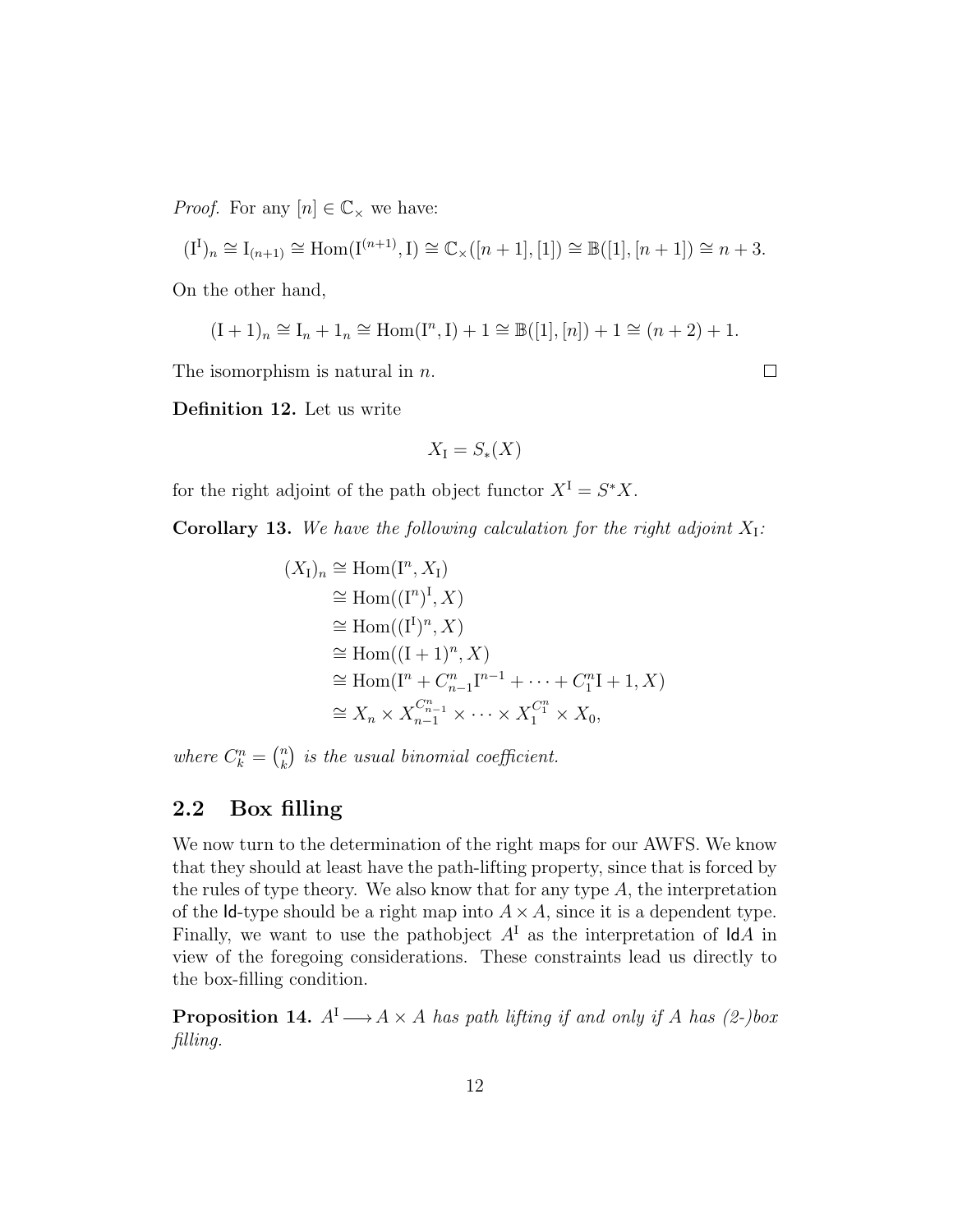Before giving the proof, we require some conventions that will be useful later on. Diagramatically, path lifting for  $A<sup>I</sup> \longrightarrow A \times A$  means that for any (outer) square of the form

$$
\begin{array}{ccc}\n1 & \longrightarrow & A^I \\
\downarrow & & \downarrow \\
\downarrow & & \downarrow \\
1 & \longrightarrow & A \times A\n\end{array} \tag{4}
$$

there is a diagonal filler as indicated. There are two maps  $0, 1 : 1 \implies I$ , and the path lifting condition is required with each of these cases occurring on the left.

An open 2-box in the 2-cube  $I^2$  is by definition a subobject

$$
\sqcup^2_{j,e}\rightarrowtail \mathrm{I}^2
$$

obtained as the union, in the poset Sub(I<sup>2</sup>), of all the face maps  $\alpha_i^d : I \rightarrow I^2$ but one,

$$
\sqcup_{j,e}^2 = \bigcup_{(i,d)\neq (j,e)} \alpha_i^d.
$$

The index  $j = 1, 2$  is the coordinate in which the box is open, while  $e = 0, 1$ indicates which face of the box is missing, bottom or top. Because we are in the symmetric situation, where the product  $I \times I$  can be twisted, it suffices to consider only boxes that are open in the first coordinate, since the others can be constructed from those. Thus we may omit the index j, writing  $\bigcup_{e}^{2}$ for  $\Box_{1,e}^2$ . Moreover, let us write  $\Box^2 = \Box_1^2$  and  $\Box^2 = \Box_0^2$ . The *(upper and lower)* open n-boxes  $\Box^n$ ,  $\Box^n \rightarrow \Box^n$  are defined analogously.

The open 2-box can be constructed as the dotted arrow in the following pushout diagram, in which we write  $\partial I = 1 + 1 \rightarrow I$  for the boundary of the 1-cube I.



This is the upper open box determined by the case where  $1: 1 \longrightarrow I$  is on the far left; the case of  $0: 1 \longrightarrow I$  determines the lower open box  $\Box^2 \rightarrow I^2$ , but we will not always mention this case separately.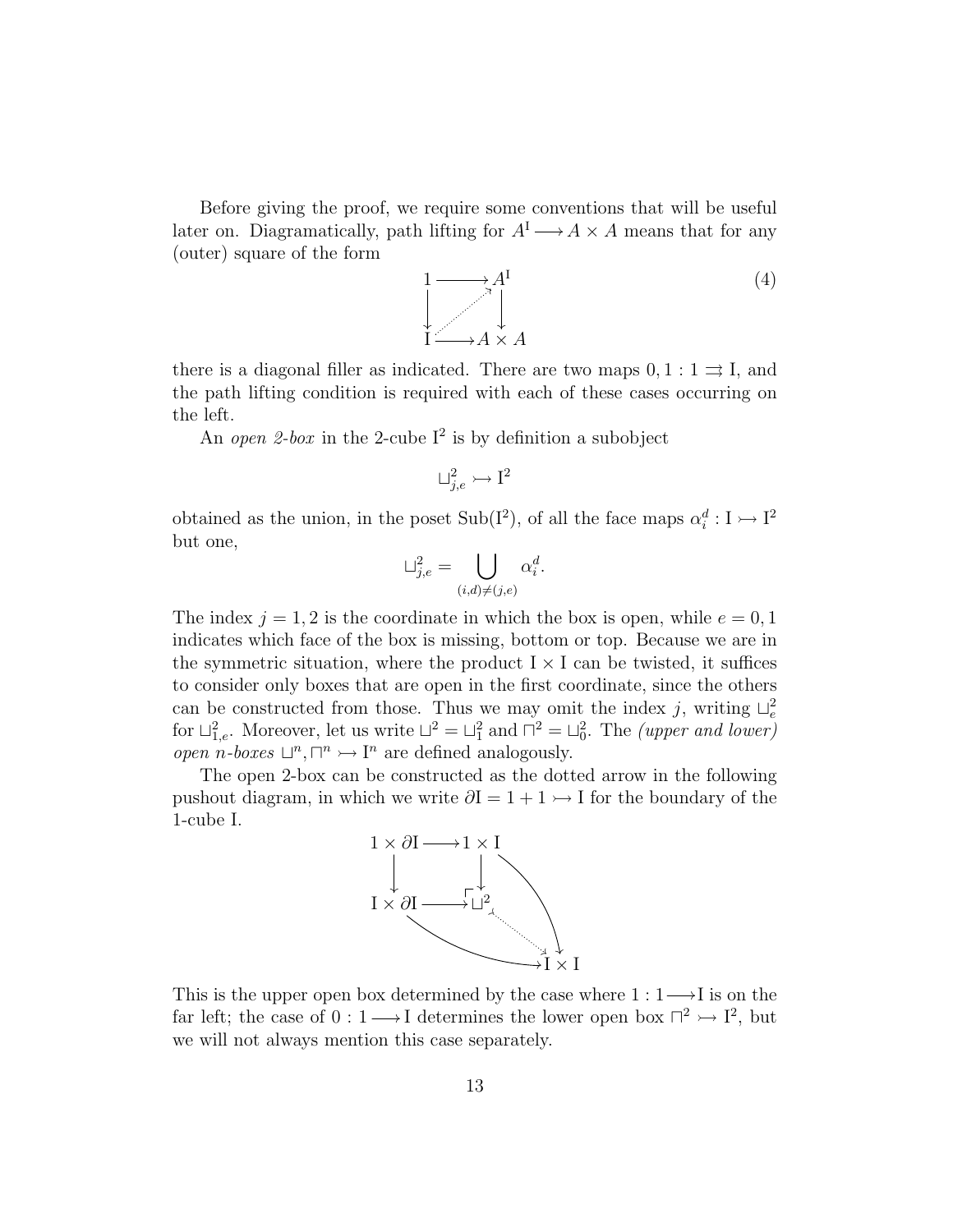**Definition 15.** A cubical set A has *n*-box filling if every map to it from an open upper  $n$ -box extends to the whole  $n$ -cube,



and similarly for the lower box  $\Box^n \rightarrow \Box^n$ . A map  $B \rightarrow A$  has n-box filling if every commutative square of the following form has a diagonal filler,



and similarly for the lower box  $\Box^n \rightarrow \Box^n$ .

Proof of the Proposition. The 2-box filling condition is clearly equivalent to saying that given any maps  $a$  and  $b$  commuting with the span in the upperleft corner of the following diagram, there exists a 2-cube  $c: I \times I \longrightarrow A$ making the whole diagram commute.



This formulation eliminates the pushout and replaces the open box by a decomposition.

Now let us rewrite diagram (4) with the projection from the path object  $A^I \longrightarrow A \times A$  replaced by

$$
A^i : A^I \longrightarrow A \times A \cong A^{1+1} = A^{\partial I}
$$

where  $i := [0, 1] : \partial I = 1 + 1 \longrightarrow I$  is the copair, to give:

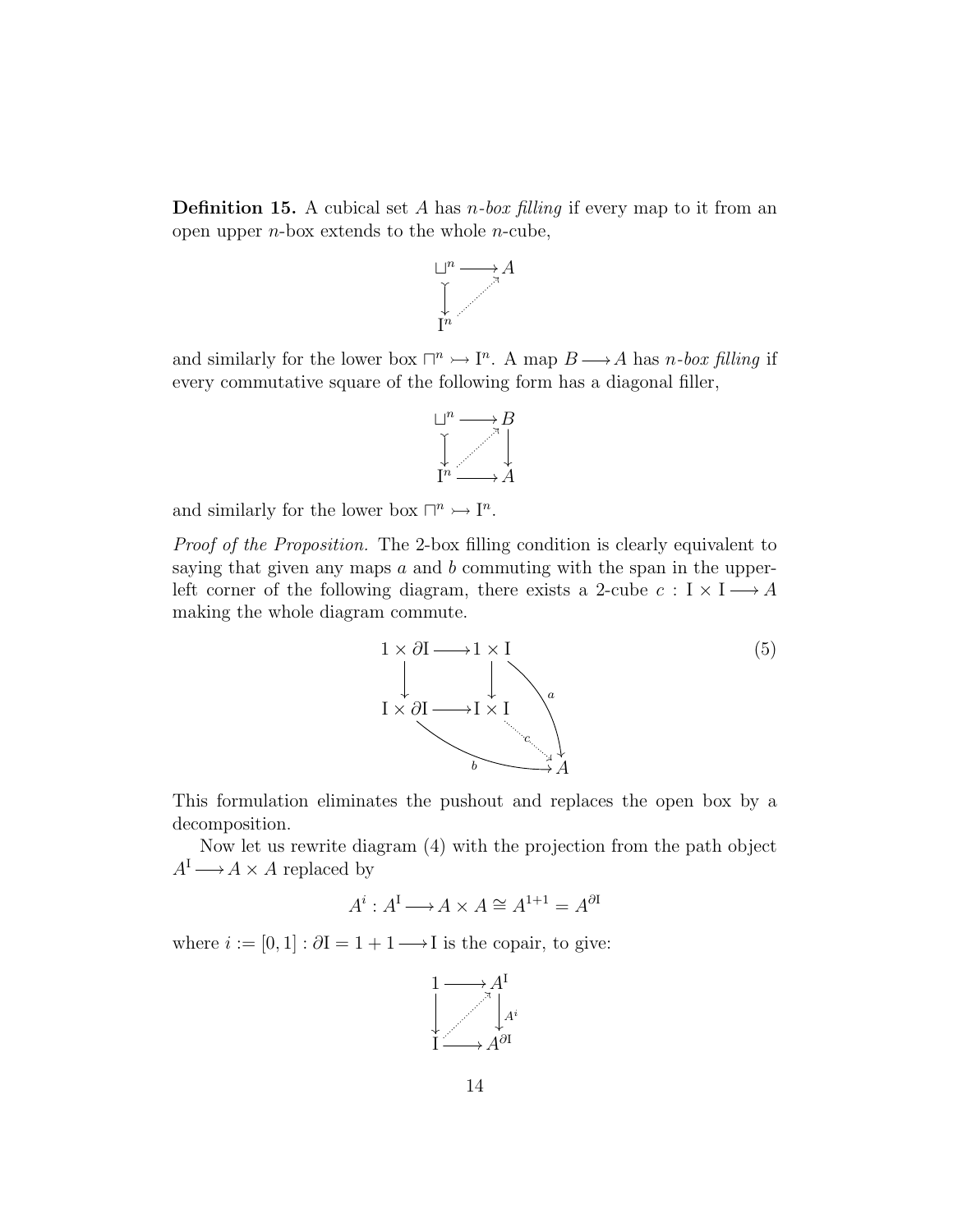But this is just the exponential transpose of the diagram (5), where the corresponsing transposed maps are as indicated:

$$
\begin{array}{ccc}\n1 & \xrightarrow{a'} & A^I \\
\downarrow & \searrow & \searrow & \\
\downarrow & & \searrow & A^i \\
\downarrow & & & \searrow & A^{\partial I}\n\end{array} \tag{6}
$$

 $\Box$ 

The foregoing can be generalized to higher dimensions as follows (see [2]):

**Proposition 16.** For any cubical set X and any  $n \geq 1$ , the canonical map  $X^I \longrightarrow X \times X$  has n-box filling iff X has  $(n + 1)$ -box filling.

Since 1-box filling in any object  $X$  is trivial, we conclude that a cubical set X has n-box filling for all  $n \geq 1$  just in case  $X^I \longrightarrow X \times X$  does. In this way, we are led to make the following definition.

**Definition 17.** A map of cubical sets  $f: Y \longrightarrow X$  is a Kan fibration if it has *n*-box filling for all  $n \geq 1$ . A cubical set X is a Kan complex if the map  $X \longrightarrow 1$  is a Kan fibration.

*Remark* 18. Since the composition of two maps with *n*-box filling clearly also has *n*-box filling, if an object A has  $(n + 1)$ -box filling then its pathobject  $A<sup>1</sup>$  has only *n*-box filling. Thus if we want all types to have Id-types, and if we have  $\Sigma$ -types so that we can form  $\mathsf{Id}_A = \sum_{x,y:A} \mathsf{Id}_A(x,y)$ , then we are led to take as the types those cubical sets that have  $n$ -box filling for all  $n$ , i.e. the Kan complexes, and as the dependent types the Kan fibrations. It seems remarkable that the constraints imposed by modelling Id-types have led us directly to the definition of Kan complex and Kan fibration!

#### 2.3 Uniformity

We could now use Quillen's small object argument to make a WFS in which the  $\mathcal{R}$ -maps are the Kan fibrations, by taking as a generating set of left maps all the open box inclusions. Since we want an algebraic WFS, however, we shall instead use a refinement of the small object argument due to R. Garner, and appropriate to an algebraic notion of fibration (see [7]).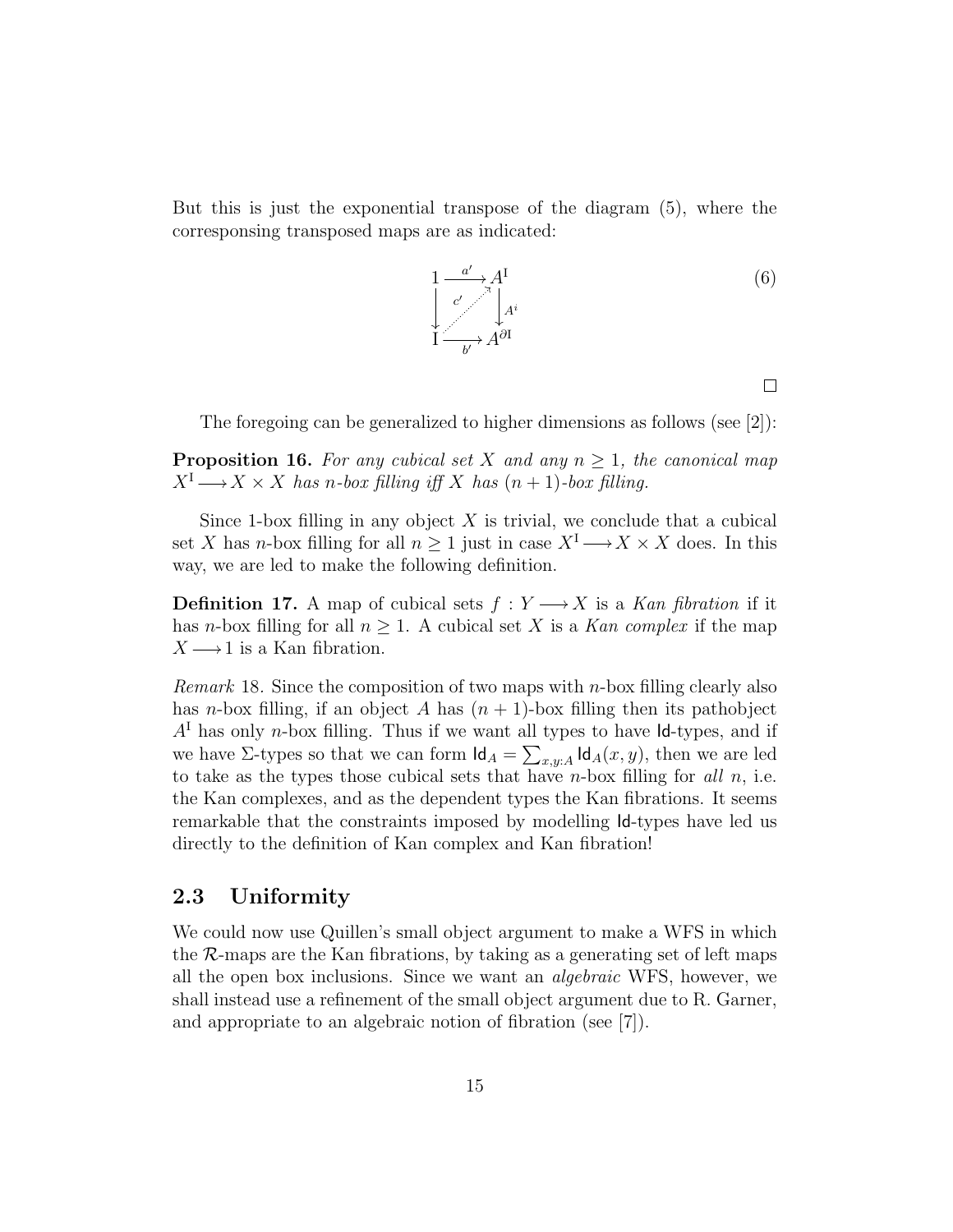**Definition 19.** A *uniform Kan complex* is a cubical set X equipped with the following structure:

1. For each open box  $\Box^n \rightarrowtail I^n$ , each  $k \geq 1$ , and each map  $b: I^k \times \Box^n \longrightarrow X$ , there is given an extension  $\phi(b): I^k \times I^n \longrightarrow X$  of b along the product map  $I^k \times \square^n \rightarrowtail I^k \times I^n$ .

$$
\begin{aligned}\n &\mathbf{I}^k \times \sqcup^n \xrightarrow{b} X \\
 &\downarrow \qquad \qquad \downarrow \qquad \qquad (7) \\
 &\mathbf{I}^k \times \mathbf{I}^n\n \end{aligned}
$$

2. The chosen extensions  $\phi(b)$  are natural in  $I^k$ , in the sense that for each map of cubes  $\alpha: I^j \longrightarrow I^k$ , one has

$$
\phi(b \circ (\alpha \times 1)) = \phi(b) \circ (\alpha \times 1),
$$

as indicated in the following commutative diagram.

$$
\begin{array}{ccc}\nI^{j} \times \square^{n} & \xrightarrow{\alpha \times 1} & I^{k} \times \square^{n} & \xrightarrow{b} & X \\
\downarrow & & \downarrow & & \downarrow & \\
I^{k} \times I^{n} & \xrightarrow{\alpha \times 1} & I^{j} \times I^{n} & \\
\end{array} \tag{8}
$$

3. The foregoing also holds for all lower open boxes  $\Box^n \rightarrow \Box^n$ .

The uniform Kan condition turns the box filling property of an object X into an explicitly given *structure*  $(X, \phi)$  on X, namely a natural choice of fillers  $\phi(b)$  for all (generalized) open boxes  $b : I^k \times \Box^n \longrightarrow X$ . The generalization to maps is straightforward:

**Definition 20** (cf. [4]). A uniform Kan fibration is a map  $f: Y \longrightarrow X$ equipped with the following structure:

1. For each open box  $\Box^n \rightarrow \Box^n$ , each  $k \geq 1$ , and each (outer) square of the form

$$
\begin{array}{ccc}\nI^k \times \sqcup^n \xrightarrow{b} Y \\
\downarrow^{\phi(a,b)} \downarrow^{\phi(a,b)} \\
I^k \times I^n \xrightarrow{a} X\n\end{array} \tag{9}
$$

with the product map  $I^k \times \square^n \rightarrow I^k \times I^n$  on the left, there is given a diagonal filler  $\phi(a, b)$  as indicated.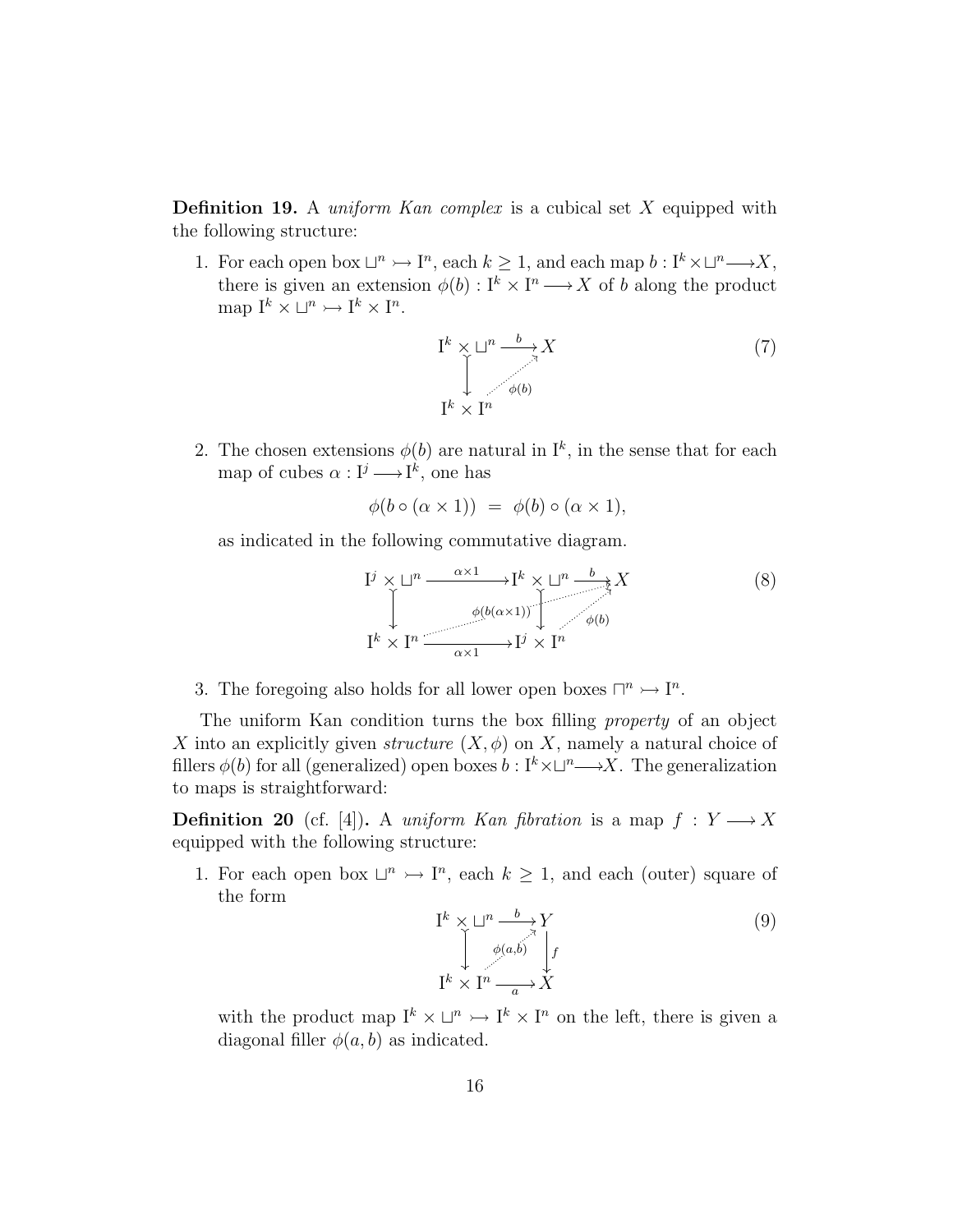2. These chosen fillers are natural in  $I^k$ , in the sense that for any  $\alpha$ :  $I^j \longrightarrow I^k$ , one has

$$
\phi(a,b) \circ (\alpha \times 1) = \phi(a \circ (\alpha \times 1), b \circ (\alpha \times 1)),
$$

as indicated below, in which  $\phi' = \phi(a \circ (\alpha \times 1), b \circ (\alpha \times 1)).$ 



3. The foregoing also holds for all lower open boxes  $\Box^n \rightarrow \Box^n$ .

Clearly, X is a uniform Kan complex just in case  $X \longrightarrow 1$  is a uniform Kan fibration

**Theorem 21.** There is an algebraic weak factorization system  $(L, R)$  on cSet for which the R-algebras are exactly the uniform Kan fibrations.

This is a direct application of Garner's small object argument [7] (see also [6] for a related development). We will nonetheless sketch the details of the argument in the next section, because some modifications of it will be required thereafter.

## 3 The AWFS of uniform box filling

In order to make an AWFS  $(L, R)$  on cSet in which the R-algebras are the uniform Kan fibrations, we will first turn the description of uniform box filling structure on a map  $f: X \longrightarrow Y$  into that of an algebra structure for a suitable pointed endofunctor  $T : cSet/Y \longrightarrow cSet/Y$ . We then use a theorem of Kelly [8] to produce the algebraically free monad  $T_{\infty}$  on T, which will be the R part of the desired AWFS. To simplify the exposition, we consider only the case where  $Y = 1$ , i.e. Kan complexes rather than Kan fibrations, but the general case is entirely analogous. Thus we are constructing the "free uniform Kan complex" on an arbitrary cubical set  $X$ , which may be regarded as a notion of ∞-groupoid. The analogy to the construction of the free groupoid on a graph is a useful one to bear in mind.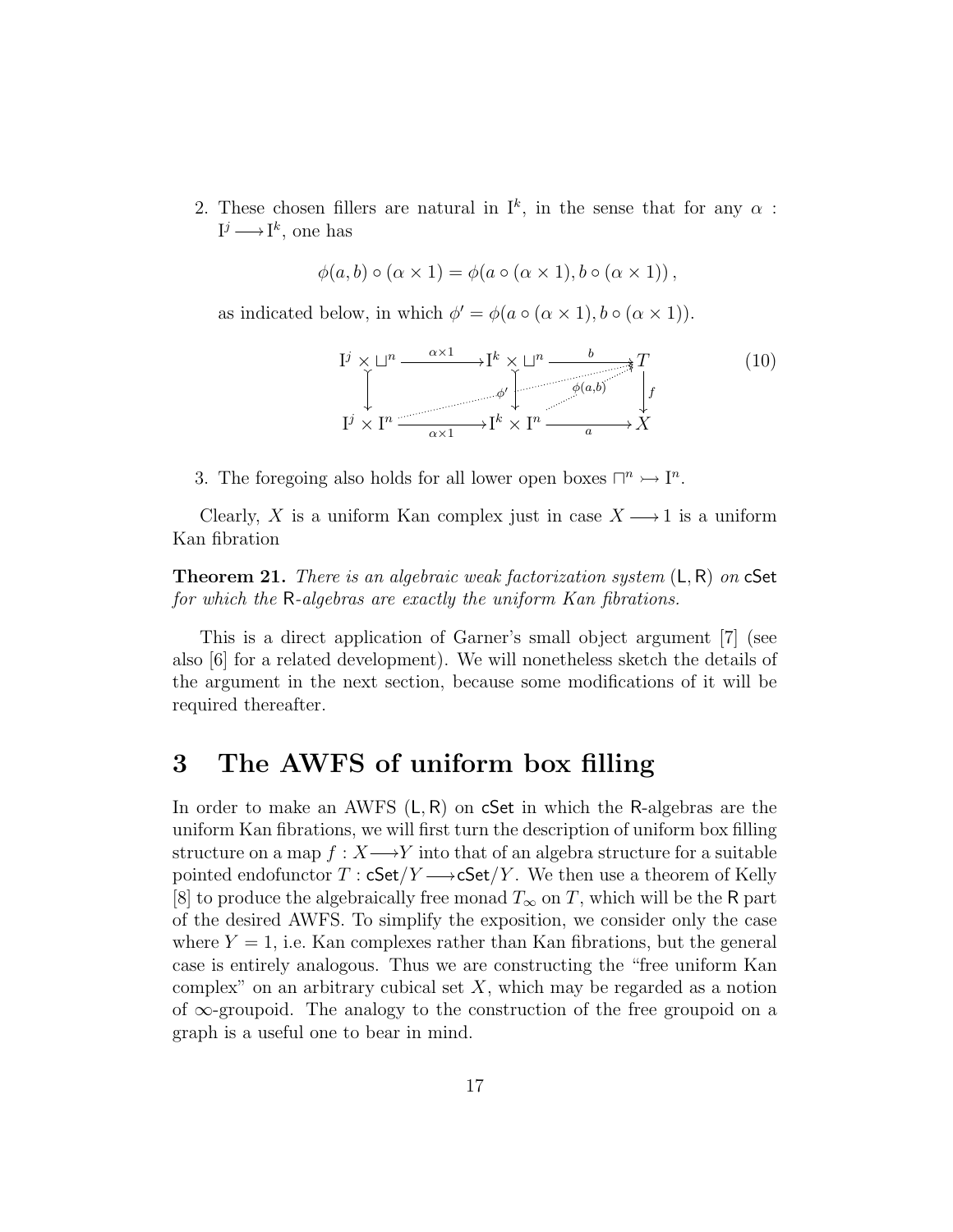Consider first a box filling structure  $\phi$  on a cubical set X. For each open nbox  $i^n : \Box^n \rightarrowtail \mathrm{I}^n$ , each k, and for each (generalized) open box  $b : \mathrm{I}^k \times \Box^n \longrightarrow X$ in X, there is given an extension  $\phi(b) : I^k \times I^n \longrightarrow X$  to a  $(k+n)$ -cube in X, naturally in  $I^k$ :



Transposing, we obtain an assignement  $b \mapsto \phi(b)$  of the form:



such that  $X^{i^n} \circ \phi(b) = b$ , again naturally in  $I^k$ .

But since the cubes I<sup>k</sup> are the representables, by Yoneda the assignment  $\phi$ is given by composing with a unique natural transformation  $\phi: X^{\sqcup^n} \longrightarrow X^{\text{I}^n}$ , which is a section of  $X^{i^n}$ ,



Transposing by  $I<sup>n</sup>$ , we obtain the equivalent diagram:



Finally, forming the pushout of the span formed by  $1 \times i^n$  and the evalu-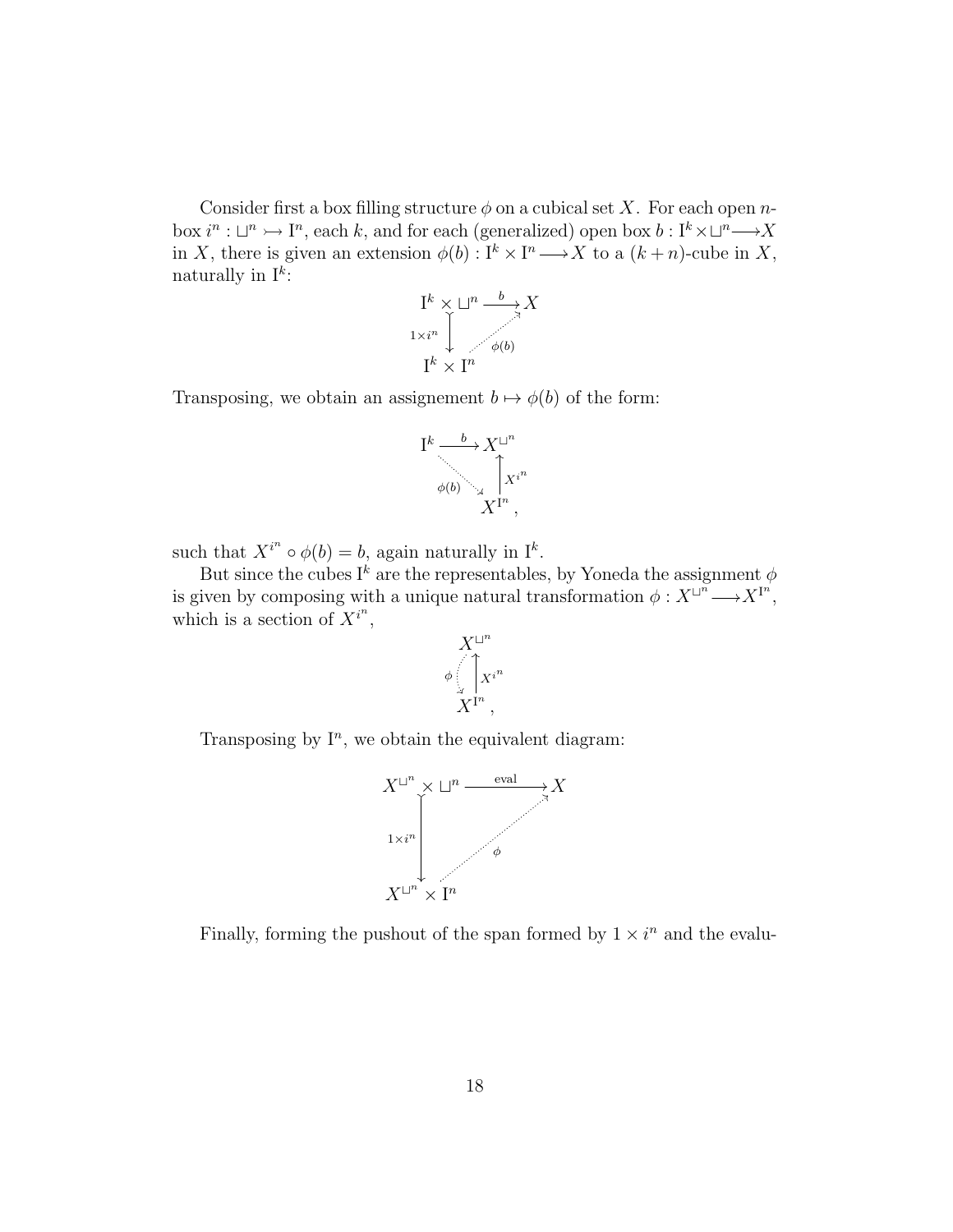ation map  $eval<sup>n</sup>$ ,



we obtain an object  $T^n(X)$  with a map  $t_X^n : X \longrightarrow T^n(X)$  such that retractions  $\phi$  of  $t_X^n$  correspond bijectively to *n*-box filling structures on X.

Since  $T^n$  is clearly functorial in X, we have an endofunctor

 $T^n : \mathsf{cSet} \longrightarrow \mathsf{cSet}$ 

with an (evidently natural) point  $t^n: 1 \longrightarrow T^n$ . Summing over all dimensions n, and again forming the pushout,



we obtain an endofunctor  $T : \mathsf{cSet} \longrightarrow \mathsf{cSet}$  with a point  $t : 1 \longrightarrow T$ , the algebras for which are box filling structures on  $X$ , but now for all dimensions  $n$ . It is easy to see that  $(T, t)$ -algebra homomorphisms  $h : (X, \phi) \longrightarrow (Y, \psi)$  correspond exactly to maps  $h: X \longrightarrow Y$  that preserve the box filling structures, in the obvious sense. Summarizing, we have shown:

**Proposition 22.** The category of  $(T, t)$ -algebras for the pointed endofunctor

$$
T:\mathsf{cSet} \longrightarrow \mathsf{cSet}
$$

defined by (12) is isomorphic to the category of uniform Kan complexes.

Next we use a method due to Kelly (see [7, 8]) to construct the *algebraically free monad*  $(T_\infty, t_\infty, \mu)$  from the pointed endofunctor  $(T, t)$ . This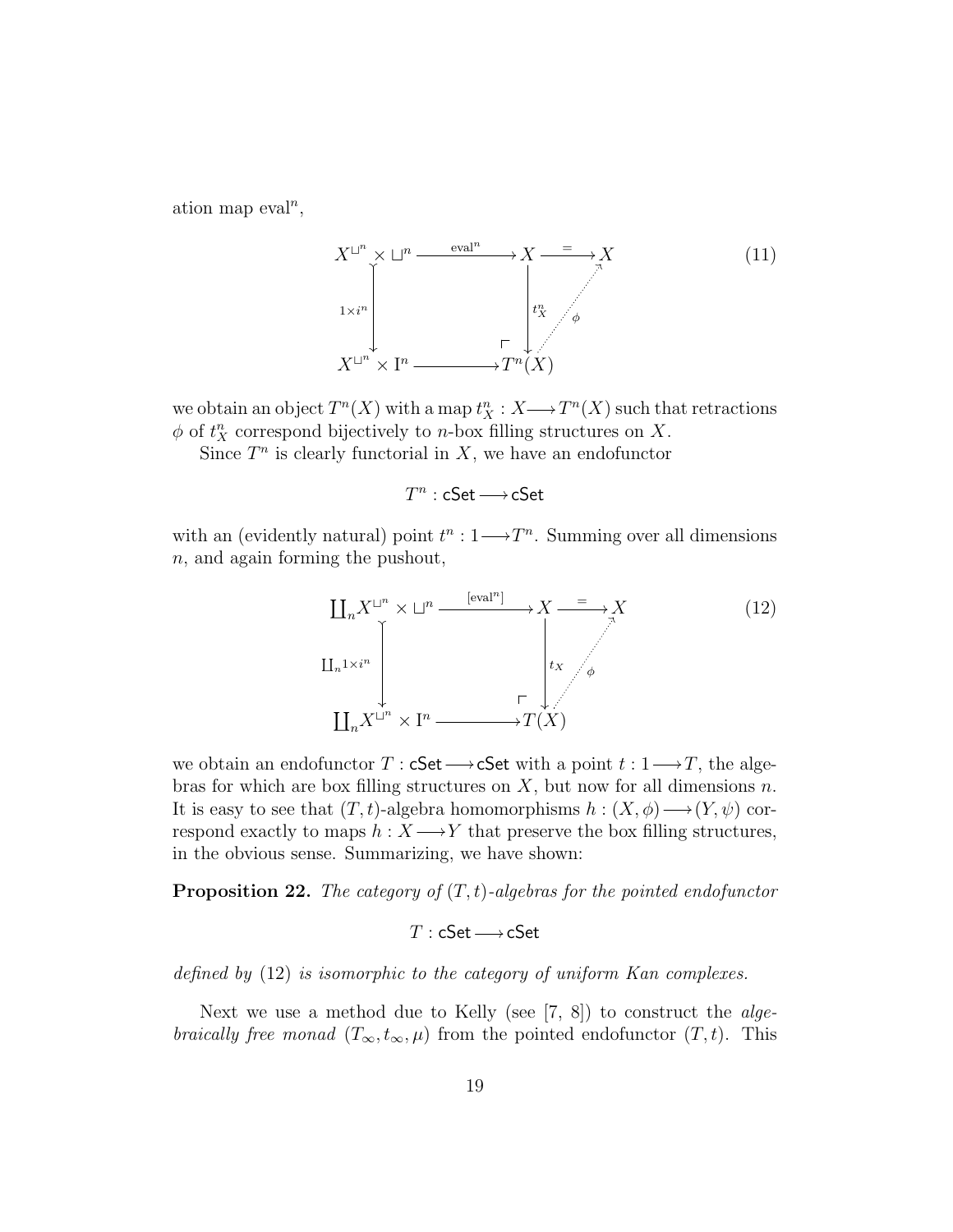monad comes with a natural map  $\eta : T \longrightarrow T_{\infty}$  such that  $t_{\infty} = \eta \circ t$ , inducing a comparison functor,

$$
\eta^*: (T_{\infty}, t_{\infty}, \mu)\text{-Alg} \longrightarrow (T, t)\text{-Alg},
$$

which is an isomorphism of categories. Here  $(T_{\infty}, t_{\infty}, \mu)$ -Alg is the category of algebras for the monad, while  $(T, t)$ -Alg is the category of algebras for the pointed endofunctor. We henceforth refer to these more briefly as  $T_{\infty}$ -Alg and T-Alg respectively.

#### **Lemma 23.** The endofunctor  $T : cSet \longrightarrow cSet$  preserves  $\omega$ -colimits.

*Proof.* The pathobject functor  $X<sup>T</sup>$  preserves all colimits, since it has a right adjoint by Corollary 10; hence so do all the functors  $X^{I^n}$ . Since the open boxes  $\Box^n$  are finite colimits of  $(n-1)$ -cubes, the functors  $X^{\Box^n}$  are finite limits of functors of the form  $X^{I^{n-1}}$ , and therefore preserve filtered colimits. Therefore T is a pushout of functors that preserve  $\omega$ -colimits.  $\Box$ 

**Proposition 24.** There is a monad  $T_{\infty}$  on cSet with a map of pointed endofunctors  $T \longrightarrow T_{\infty}$  inducing an isomorphism,

$$
T_{\infty} - \text{Alg} \ \cong \ T - \text{Alg} \ .
$$

*Proof.* (sketch, cf. [7]) To construct  $T_{\infty}(X)$  for any cubical set X, begin with  $t_X : X \longrightarrow TX$  and consider

$$
TX \frac{\frac{Tt_X}{t_{TX}}}{t_{TX}} T^2 X,
$$

which need not agree. Take the coequalizer  $c$  to obtain a new object, called  $T_2X$ ,

$$
TX \xrightarrow[t_{TX} T^2 X \xrightarrow{c} T_2 X.
$$

Now let  $T_1X = TX$  and  $t_1 = t : X \longrightarrow T_1X$  and  $c_1 = c : T^2X \longrightarrow T_2X$ , and continue as follows:

$$
TX \xrightarrow{Tt_X} T^2 X \xrightarrow{Tt_1} TT_2 X \xrightarrow{Tt_2} TT_3 X \xrightarrow{t_{TX}} \dots
$$
  
\n
$$
\downarrow T_1 X \xrightarrow{c_1} T_1 X \xrightarrow{c_1} T_2 X \xrightarrow{c_2} T_3 X \xrightarrow{t_3} \dots
$$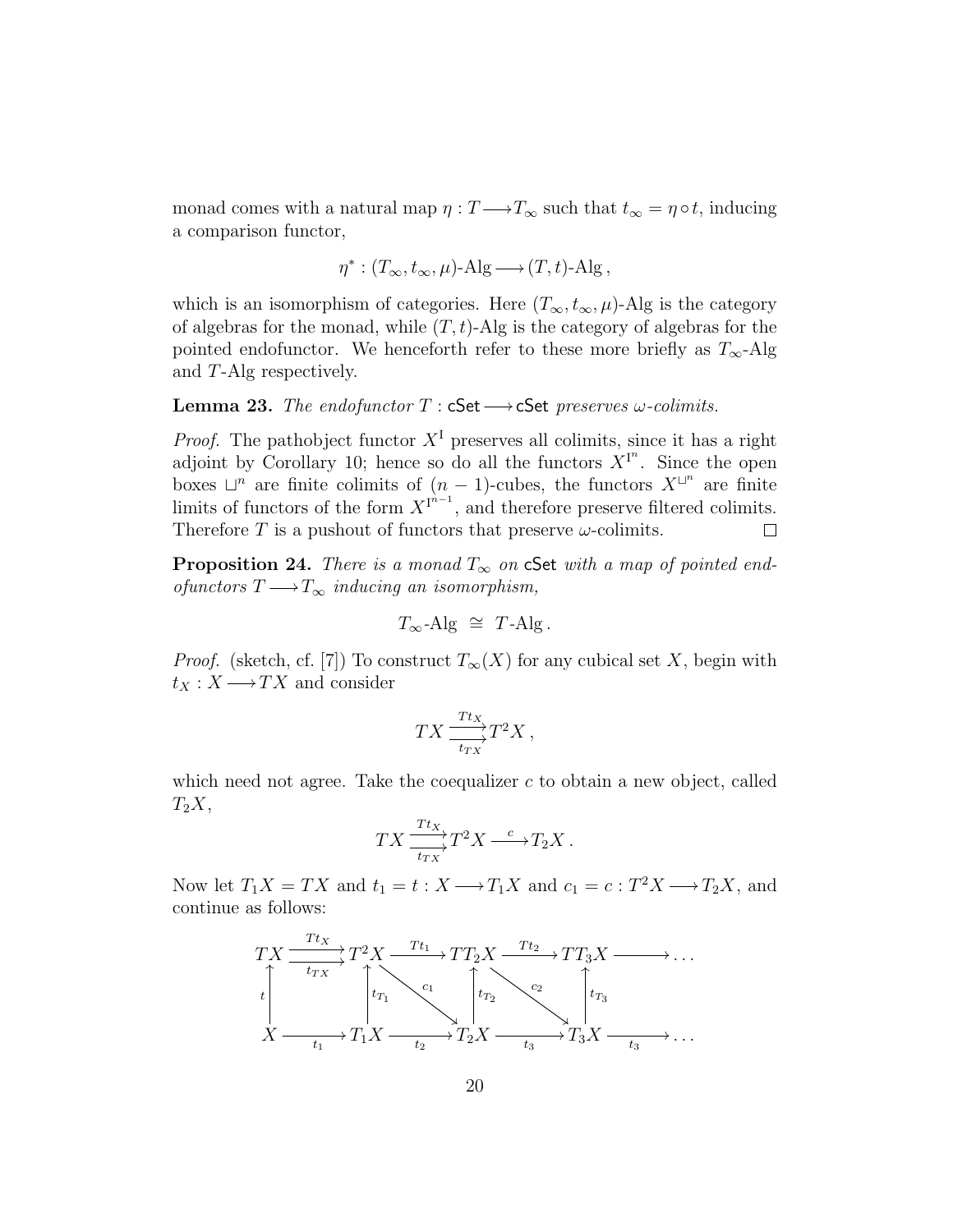At each successive step,  $t_{n+1} := c_n \circ t_{T_n}$  and  $c_{n+1} := \text{coeq}(T t_n, t_{T_{n+1}} \circ c_n)$ .

Finally, set  $T_{\infty}(X) := \lim_{\mathcal{A} \to \mathcal{A}} T_n(X)$  and let  $(t_{\infty})_X : X \longrightarrow T_{\infty}(X)$  be the canonical map. It follows from the foregoing lemma that  $t : T_{\infty}(X) \cong$  $T(T_{\infty}(X))$ , and so  $T_{\infty}$  is the (algebraically) free monad on T.  $\Box$ 

Remark 25. This essentially completes the proof of Theorem 21: there is an AWFS  $(L, R)$  on cSet in which the R-algebras are the uniform Kan fibrations. For an object X, a uniform Kan structure  $\phi$  on X is the same thing as a Talgebra structure map  $\phi: TX \longrightarrow X$ , and by the foregoing, these correspond precisely to  $T_{\infty}$ -algebra structures  $\phi : T_{\infty}(X) \longrightarrow X$ . Moreover, the free T-algebra on X is simply  $T_{\infty}(X)$ , with the isomorphism  $t^{-1}$ :  $TT_{\infty}(X) \cong$  $T_{\infty}(X)$  as its T-structure map.

More generaly, for any map  $f: Y \longrightarrow X$  of cubical sets, we have that  $R(f) = T_{\infty}(f) : \tilde{Y} \longrightarrow X$  is the "free uniform Kan fibration" on f, as indicated in

$$
Y \xrightarrow{\left(t_{\infty}\right)_{f}} \widetilde{Y} \tag{13}
$$

while  $\mathsf{L}(f) = (t_{\infty})_f : Y \longrightarrow \tilde{Y}$  is the unit at f of the  $T_{\infty}$  monad. The object  $E(f) = \overline{Y}$  is simply the domain of  $R(f)$ , constructed as a colimit.

#### 3.1 Connections

For the model of Id-types, we need the following fact, which is easily checked along the lines of Proposition 14.

**Lemma 26.** If A is a uniform Kan complex, then the canonical map from the pathobject  $A^I \longrightarrow A \times A$  is a uniform Kan fibration.

Now let A be (uniform) Kan and consider the canonical pathobject factorization  $A \stackrel{r}{\longrightarrow} A^I \stackrel{p}{\longrightarrow} A \times A$  of the diagonal. By the foregoing lemma, the second factor  $p : A^I \longrightarrow A \times A$  is also Kan, and so we just need the "constant path" map  $r : A \longrightarrow A^{I}$  to be an L-map. Specifically, it should have a coalgebra structure for the copointed endofunctor

$$
L: A/\mathsf{cSet} \longrightarrow A/\mathsf{cSet} \,,
$$

which takes maps  $f : A \longrightarrow X$  to their first factors  $\mathsf{L}(f) : A \longrightarrow E(f)$ . According to the construction of the AWFS just given (see Remark 25), an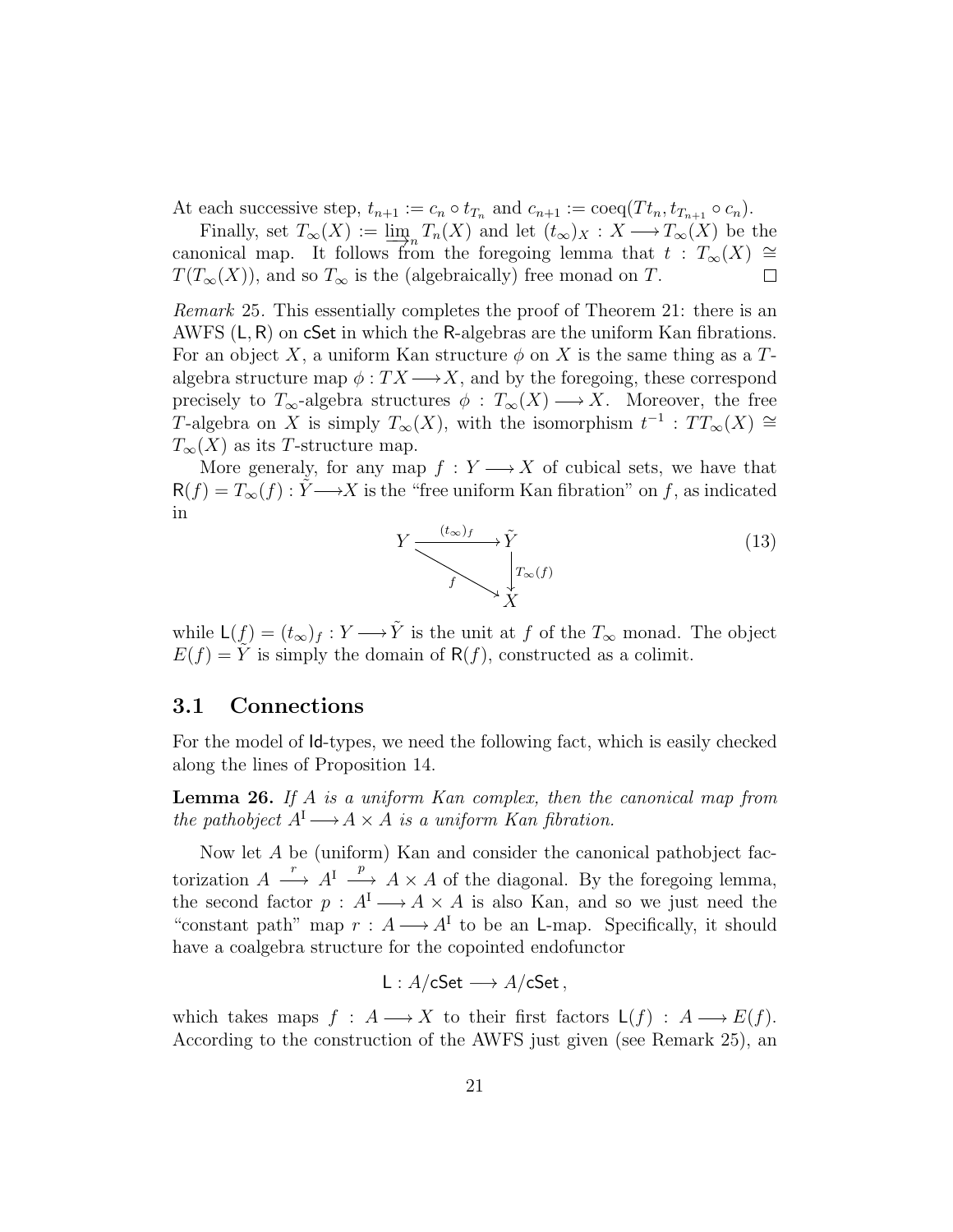L-coalgebra structure map for  $r : A \longrightarrow A^{I}$  is therefore a diagonal filler for the following square.

$$
A \xrightarrow{\mathsf{L}(r)} E(r)
$$
  
\n
$$
r \downarrow \qquad \qquad \downarrow \mathsf{R}(r)
$$
  
\n
$$
A^{\mathsf{I}} \xrightarrow{\qquad \qquad \downarrow \mathsf{R}(r)}
$$
\n
$$
(14)
$$

where  $R(r) : E(r) \longrightarrow A^{I}$  is the free fibration on  $r : A \longrightarrow A^{I}$ . Since  $R(r)$  is an R-algebra, this is exactly an instance of Id-elimination, as in (1).

**Proposition 27.** Let A be a Kan complex,  $\pi : B \longrightarrow A^{\mathcal{I}}$  a Kan fibration, and  $b: A \longrightarrow B$  a map making the following outer square commute.

$$
A \xrightarrow{b} B
$$
  
\n
$$
r \downarrow \qquad \qquad \nearrow \downarrow \pi
$$
  
\n
$$
A^{\mathrm{I}} \xrightarrow{f} A^{\mathrm{I}}
$$
 (15)

Then there is a diagonal map j as indicated making the lower triangle commute,  $\pi \circ j = 1$ .

For the proof we shall require the following:

**Definition 28.** A *connection* on a cubical set  $X$  is a map

$$
c: X^{\mathrm{I}} \longrightarrow X^{\mathrm{I} \times \mathrm{I}}
$$

such that for each *n*-cube  $(a: a_0 \longrightarrow a_1)$  in  $X^I$ , the  $(n + 1)$ -cube  $c(a)$  has the form:

$$
a_0 \xrightarrow{ra_0} a_0
$$
  
\n
$$
ra_0
$$
\n
$$
\downarrow c(a)
$$
\n
$$
\downarrow a
$$
\n
$$
a_0 \xrightarrow{a'} a_1
$$
\n(16)

where  $r : X \longrightarrow X^I$  is the degeneracy (i.e. the "constant path").

The connection is called *strict* if in the above we always have  $a' = a$ . It is called *normal* if  $c(r(x)) = r(r(x))$  for all *n*-cubes x in X.

**Lemma 29.** Every Kan complex A has a connection  $c : A<sup>I</sup> \longrightarrow A<sup>I\times I</sup>$ .

Proof. Use the box filling in A.

 $\Box$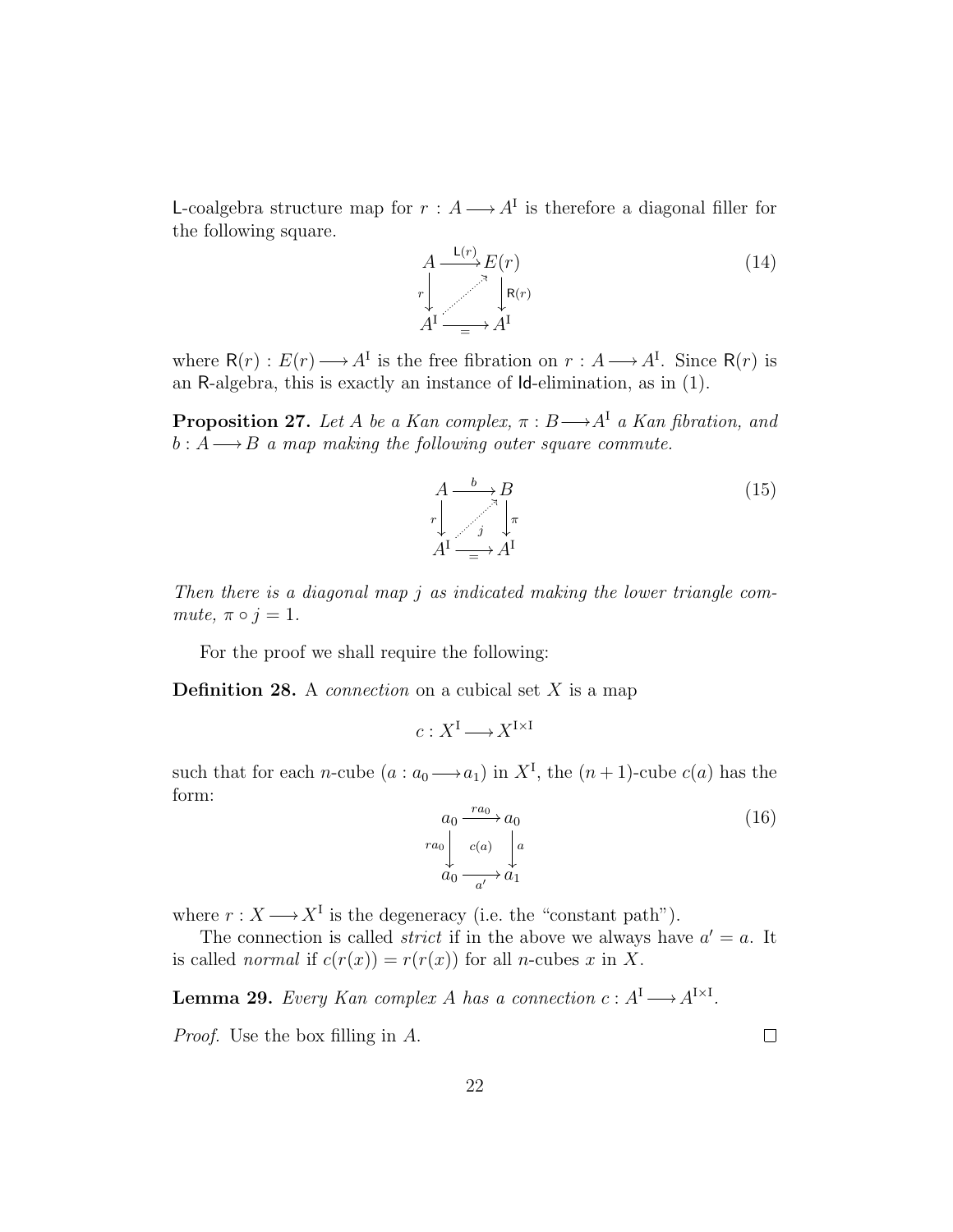*Proof.* (Proposition) We shall use the uniform Kan structure on A and  $\pi$ :  $B \longrightarrow A^{\mathcal{I}}$  to construct a section  $j : A^{\mathcal{I}} \longrightarrow B$  of  $\pi$ . Since we know that  $\pi$  has path-lifting, it will suffice to have, for every *n*-box  $a: a_0 \longrightarrow a_1$  in  $A<sup>I</sup>$ , a path of the form  $c(a) : r(a_0) \longrightarrow a$  (naturally in n). For then we can take  $b(a_0)$  as a lift of  $r(a_0)$  to get  $j(a)$  as the transport

$$
j(a) := c(a)_*(b(a_0))
$$

of  $b(a_0)$  along the path  $c(a)$ . We then have  $\pi(j(a)) = \pi(c(a)_*(b(a_0))) = a$  by the definition of transport.

The required path  $c(a) : r(a_0) \rightarrow a$ , for any a, is provided by the connection on A, as given by the lemma.  $\Box$ 

Now consider the top triangle in (17), i.e.  $jr = b$ , as is required in order to have a diagonal filler in (14). By definition, we have  $j(a) := c(a)_*(b(a_0)),$ and so  $j(rx) = c(rx)_*(b(x))$ . Thus we will have  $jr = b$  if the following two conditions are satisfied:

- 1. the connection c is strict:  $c(rx) = r(rx)$ ,
- 2. the transport in  $\pi : B \longrightarrow A^{\mathcal{I}}$  along any degenerate path  $r(x) : x \longrightarrow x$ is trivial:  $r(x)_* = 1$ .

Both of these conditions will follow from the following strengthening of the notion of a uniform Kan fibration.

**Definition 30.** A uniform Kan fibration  $f : B \longrightarrow A$ , with structure  $\phi$ , is normal if the filler assigned by  $\phi$  to a degenerate open box is always degenerate. Thus e.g. in the following outer commutative square,



if the open  $(n + 1)$ -box b is degenerate,  $b = c\pi i$  for some n-cube c in B and projection  $\pi : I^{n+1} \longrightarrow I^n$  in the direction in which  $\Box^{n+1}$  is open, then the filler  $\phi(a, b)$  is also degenerate, and specifically  $\phi(a, b) = c\pi$ .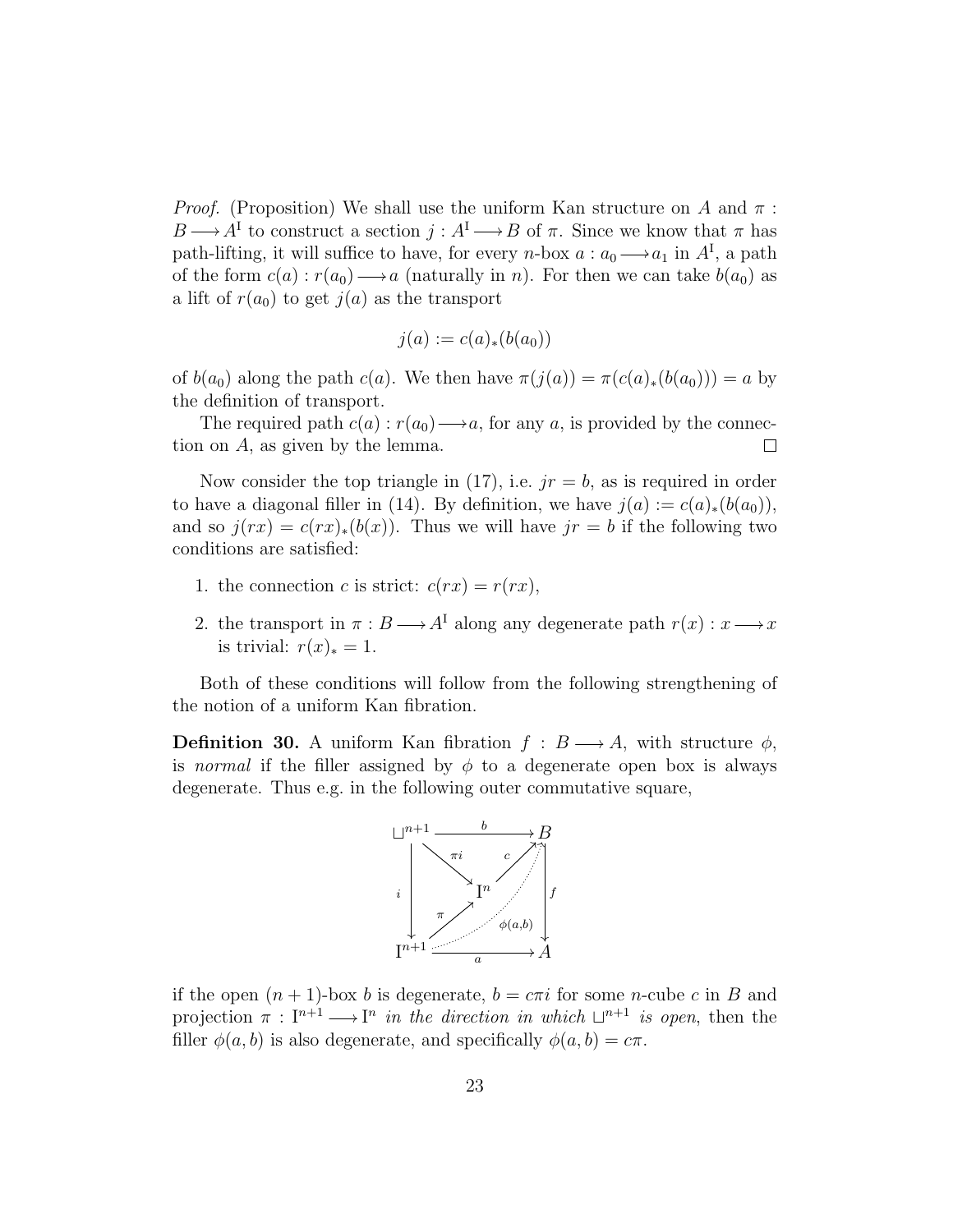Generally, the assignment  $\phi(a, b)$  must satisfy the following condition: for any generalized open box  $i: I^k \times \square^{n+1} \longrightarrow I^k \times I^{n+1}$  and any  $(k+n)$ -cube  $c: \mathcal{I}^k \times \mathcal{I}^n \longrightarrow B$  we have:

$$
\phi(f c \pi, c \pi i) = c \pi,
$$

where  $\pi : I^{n+1} \longrightarrow I^n$  is the projection in the direction in which  $\Box^{n+1}$  is open, all as indicated below.



**Lemma 31.** If A is a normal Kan complex, then  $A^I \longrightarrow A \times A$  is a normal Kan fibration.

Proof. Straightforward.

**Lemma 32.** Every normal Kan complex  $A$  has a normal connection  $c$ :  $A^{\rm I} \longrightarrow A^{\rm I \times I}.$ 

Proof. Using normal box filling in A to define the connection results in a normal connection.  $\Box$ 

**Lemma 33.** If  $f: Y \longrightarrow X$  is a normal Kan fibration, then the transport operation along any degenerate path  $r(x) : x \longrightarrow x$  in X is trivial.

*Proof.* Transport is determined by 1-box filling, and so it is trivial if f is normal.  $\Box$ 

Using normal fibrations now allows a strengthening of Proposition 27.

**Proposition 34.** Let A be a normal Kan complex,  $\pi : B \longrightarrow A^{\mathsf{T}}$  a normal Kan fibration, and b :  $A \rightarrow B$  a map making the following outer square commute.

$$
A \xrightarrow{b} B
$$
  
\n
$$
r \downarrow \qquad \qquad \nearrow \qquad \nearrow \qquad \nearrow
$$
  
\n
$$
A^{\mathrm{I}} \xrightarrow{A^{\mathrm{I}}} A^{\mathrm{I}}
$$
 (17)

 $\Box$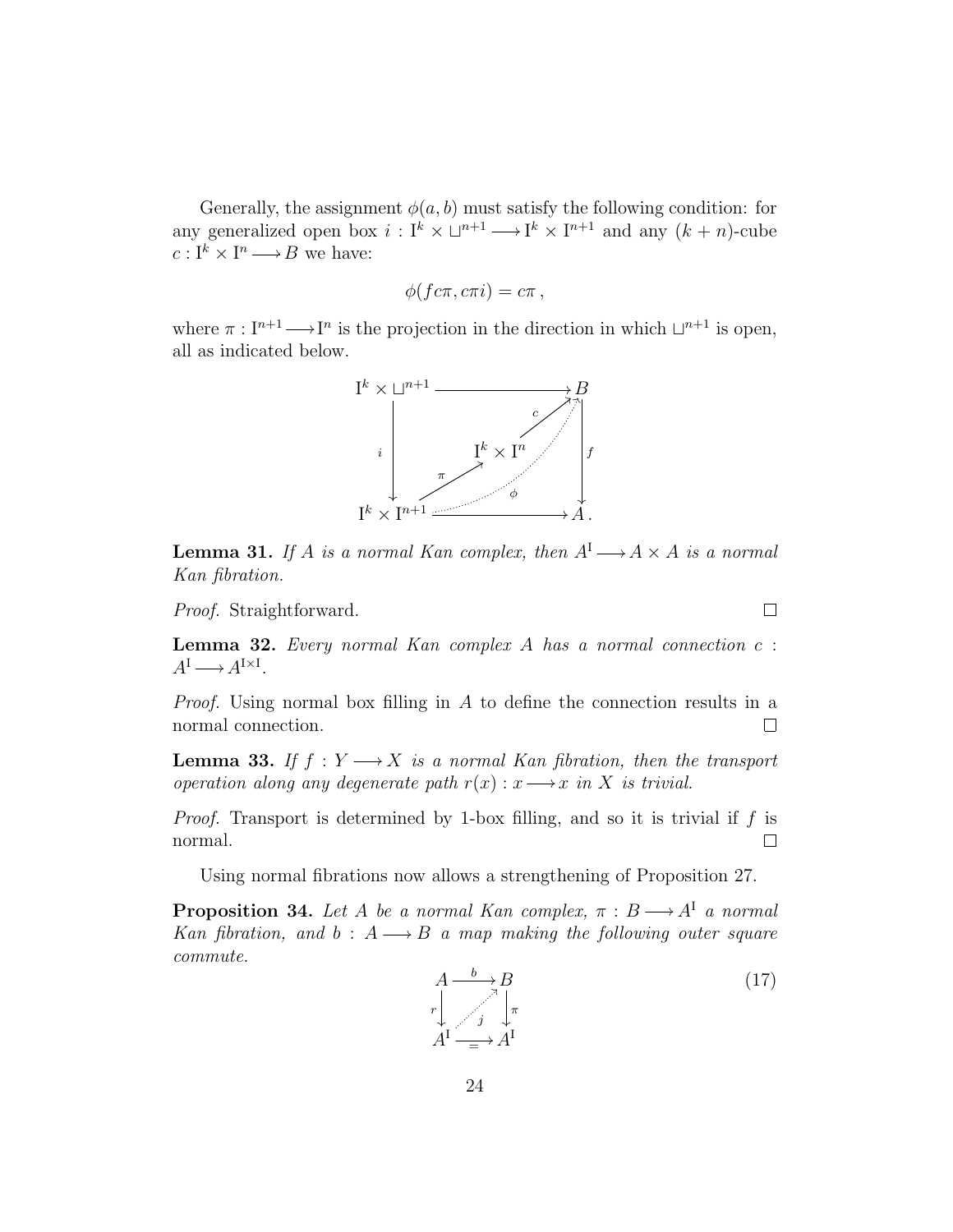Then there is a diagonal filler j as indicated, making both triangles commute,  $\pi \circ j = 1$  and  $jr = b$ .

*Proof.* Again we set  $j(a) := c(a)_*(b(a_0))$  and it just remains to check that  $jr = b$ . But now we have:

$$
jr(x) = c(r(x))_{*}(b(x)) = r(r(x))_{*}(b(x)) = b(x)
$$

where the second equation is because the connection in  $A$  is normal, and the third because the transport in  $B \longrightarrow A^I$  along  $r(r(x))$  is trivial.  $\Box$ 

Remark 35. On reflection, it should come as no surprise that the fibrations in our model must be normal in this sense in order to also model the Idcomputation rule: the syntactic model has the closely related property that the transport operation along any reflexivity term is (definitionally) trivial, in virtue of the Id-computation rule.

Of course, to model Id-types in general we require not only the factorizations of the form  $A \longrightarrow A^I \longrightarrow A \times A$  for Kan complexes A, but also all those of the form  $A \longrightarrow A^I \longrightarrow A \times_X A$ , for Kan fibrations  $A \longrightarrow X$ , at least for X Kan, and where the exponential  $A<sup>I</sup>$  is made in the slice category  $cSet/X$ . As elsewhere, we consider only the case  $X = 1$  for ease of exposition, but the general case holds as well.

# 4 Normalization

Let X be a Kan complex with uniform box-filling structure  $\phi$ , so that for any open box  $b: \Box^n \longrightarrow X$  there is an associated filler  $\phi(b): \Box^n \longrightarrow X$  extending b,



Since we have symmetries of cubes, we may restrict attention to boxes  $i$ :  $\Box^n \longrightarrow I^n$  that are open in the first dimension (in either direction). The filling structure is then normal if, for any  $(n-1)$ -cube  $c: \mathbb{I}^{n-1} \longrightarrow X$ , we have

$$
\phi(c\pi i)=c\pi\,,
$$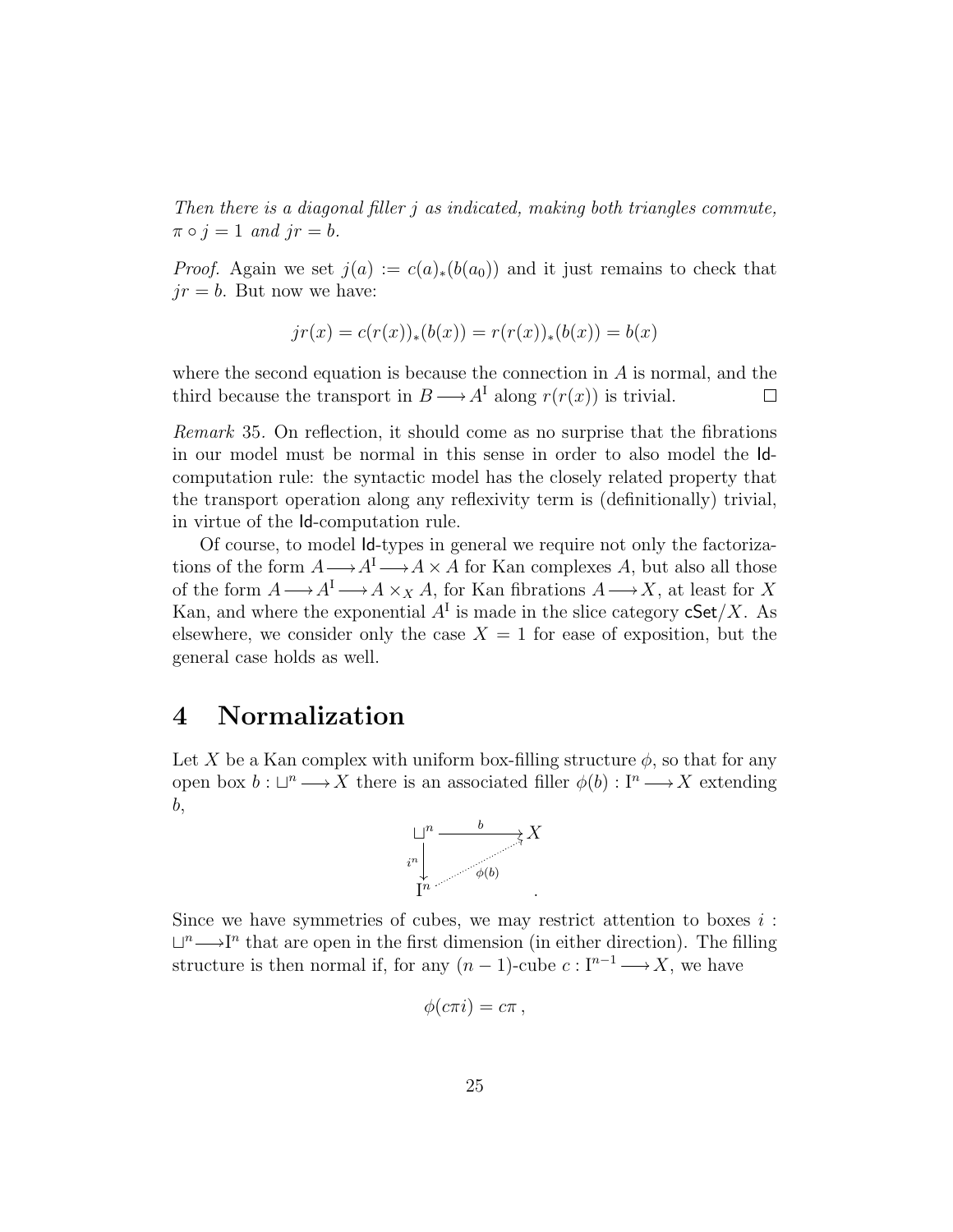

where  $\pi : I^n \longrightarrow I^{n-1}$  is the first projection, so that  $\pi i : \Box^n \longrightarrow I^{n-1}$  projects the open box onto its "bottom". Of course, the same condition applies also to generalized open boxes  $b: I^k \times \Box^n \longrightarrow X$ .

This condition can be reformulated equivalently by saying that the section  $\phi$  in the diagram



must also make the upper triangle in the following diagram commute:



Transposing, we obtain the condition:



as in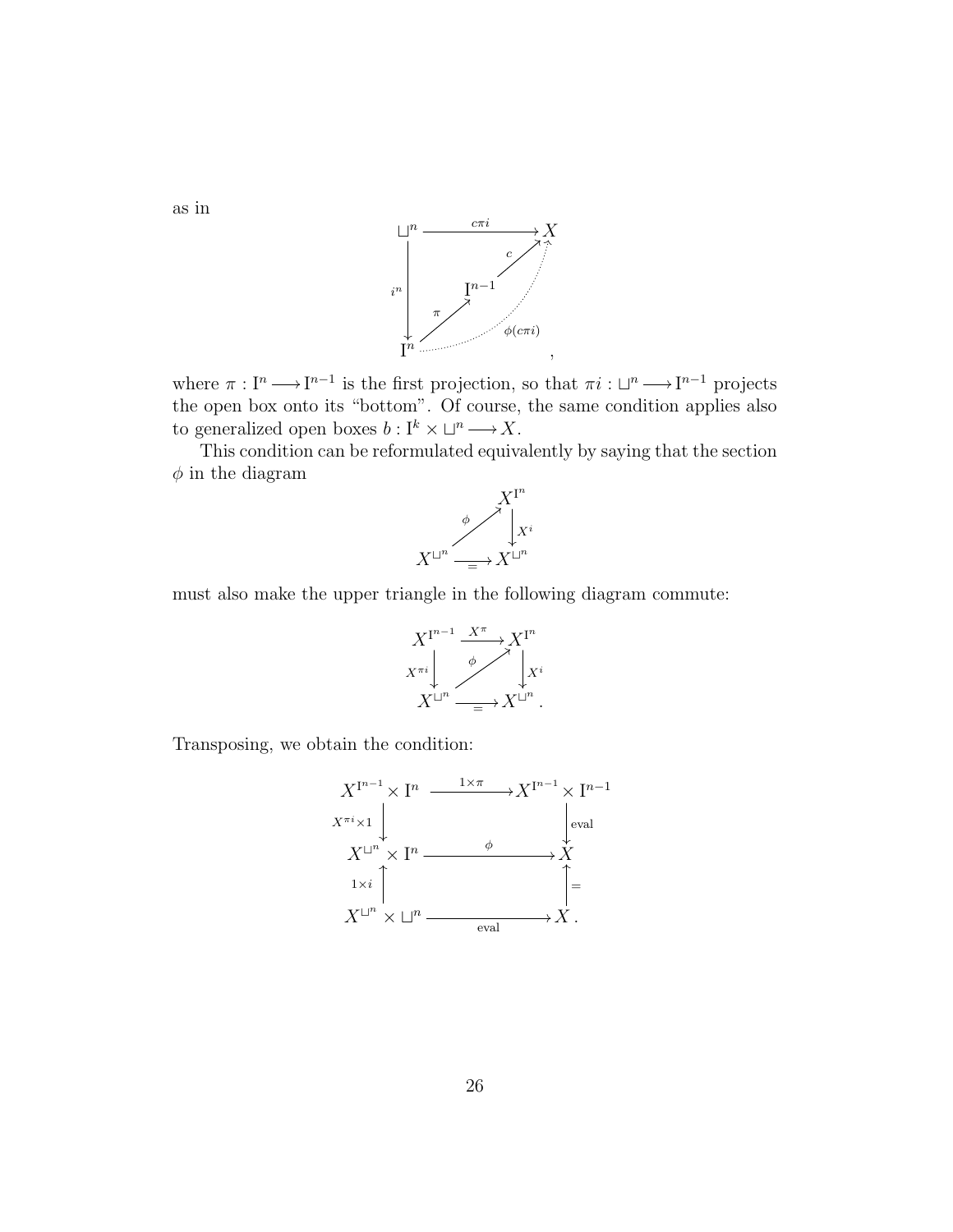Or, equivalently,



Using a coproduct to "fold" along  $\phi$ , we obtain:



Pushing out as in (11), we have:

$$
(X^{\sqcup^n} \times \sqcup^n) + (X^{\mathbf{I}^{n-1}} \times \mathbf{I}^n) \xrightarrow{\text{[eval, eval(1×\pi)]}} X \xrightarrow{\qquad} X
$$
\n
$$
\downarrow \qquad \qquad \downarrow \qquad \qquad \downarrow \qquad \qquad \downarrow \qquad \downarrow \qquad \downarrow \qquad \downarrow \qquad \downarrow \qquad \downarrow \qquad \downarrow \qquad \downarrow \qquad \downarrow \qquad \downarrow \qquad \downarrow \qquad \downarrow \qquad \downarrow \qquad \downarrow \qquad \downarrow \qquad \downarrow \qquad \downarrow \qquad \downarrow \qquad \downarrow \qquad \downarrow \qquad \downarrow \qquad \downarrow \qquad \downarrow \qquad \downarrow \qquad \downarrow \qquad \downarrow \qquad \downarrow \qquad \downarrow \qquad \downarrow \qquad \downarrow \qquad \downarrow \qquad \downarrow \qquad \downarrow \qquad \downarrow \qquad \downarrow \qquad \downarrow \qquad \downarrow \qquad \downarrow \qquad \downarrow \qquad \downarrow \qquad \downarrow \qquad \downarrow \qquad \downarrow \qquad \downarrow \qquad \downarrow \qquad \downarrow \qquad \downarrow \qquad \downarrow \qquad \downarrow \qquad \downarrow \qquad \downarrow \qquad \downarrow \qquad \downarrow \qquad \downarrow \qquad \downarrow \qquad \downarrow \qquad \downarrow \qquad \downarrow \qquad \downarrow \qquad \downarrow \qquad \downarrow \qquad \downarrow \qquad \downarrow \qquad \downarrow \qquad \downarrow \qquad \downarrow \qquad \downarrow \qquad \downarrow \qquad \downarrow \qquad \downarrow \qquad \downarrow \qquad \downarrow \qquad \downarrow \qquad \downarrow \qquad \downarrow \qquad \downarrow \qquad \downarrow \qquad \downarrow \qquad \downarrow \qquad \downarrow \qquad \downarrow \qquad \downarrow \qquad \downarrow \qquad \downarrow \qquad \downarrow \qquad \downarrow \qquad \downarrow \qquad \downarrow \qquad \downarrow \qquad \downarrow \qquad \downarrow \qquad \downarrow \qquad \downarrow \qquad \downarrow \qquad \downarrow \qquad \downarrow \qquad \downarrow \qquad \downarrow \qquad \downarrow \qquad \downarrow \qquad \downarrow \qquad \downarrow \qquad \downarrow \qquad \downarrow \qquad \downarrow \qquad \downarrow \qquad \downarrow \qquad \downarrow \qquad \downarrow \qquad \downarrow
$$

This last description provides an object  $\dot{T}^n(X)$  with a map  $\dot{t}_X^n : X \longrightarrow \dot{T}^n(X)$ such that retractions  $\phi$  of  $\dot{t}_X^n$  correspond uniquely to *normal n*-box filling structures on X.

Finally, as in  $(12)$ , we can sum over all n to obtain a pointed endofunctor  $\dot{T}$ : cSet— $\rightarrow$ cSet, the algebras for which correspond to *normal* Kan complexes.

**Theorem 36.** There is an algebraic weak factorization system  $(L, R)$  on  $C$ Set for which the R-algebras are exactly the normal Kan fibrations.

Proof. (sketch) We have already constructed a pointed endofunctor

$$
\dot{T}:\mathsf{cSet} {\longrightarrow} \mathsf{cSet},
$$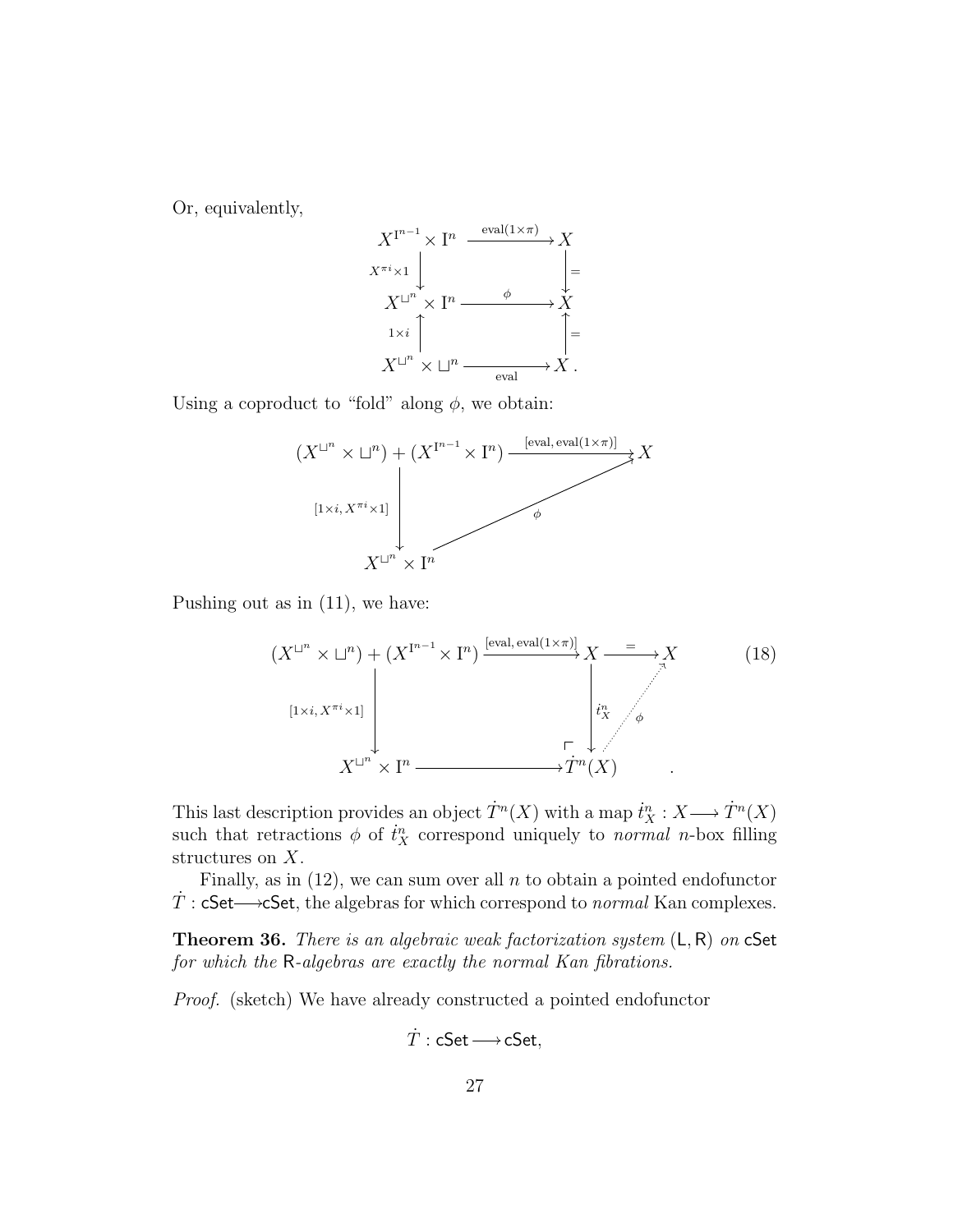the algebras for which are the normal Kan complexes  $X \longrightarrow 1$ . The general construction for normal Kan fibrations  $f : X \longrightarrow Y$  is entirely analogous. It just remains to show that  $T$  preserves  $\omega$ -colimits, so that Kelly's construction of the algebraically free monad  $T \rightarrow T_{\infty}$  again applies. But this follows just as in Lemma 23, by inspecting the components in the defining diagram (18).  $\Box$ 

Proposition 37. For any normal Kan complex A, the canonical pathobject factorization  $A \longrightarrow A^I \longrightarrow A \times A$  is an  $(L, R)$  factorization.

*Proof.* The second factor  $A<sup>I</sup> \longrightarrow A \times A$  is normal by Lemma 31. The first factor  $r : A \longrightarrow A^{I}$  is an L-map iff there is a diagonal filler for the square in (14). This is provided by Proposition 17.  $\Box$ 

With this, we have reached our goal:

Corollary 38. The category cSet of cartesian cubical sets admits an interpretation of type theory with Id-types based on an algebraic weak factorization system, in which the  $\mathsf{Id}$ -types are taken to be path-objects  $\mathsf{Id}_A = A^{\mathsf{T}}$  satisfying the standard Id-elimination and computation rules.

### 5 An application: Factorization

The factorization of an arbitrary map  $f : X \longrightarrow Y$  given by the  $\dot{T}_{\infty}$  monad is not easy to describe directly. But in case  $X$  and  $Y$  are Kan, there is another factorization that can be described explicitly: the "graph" or "homotopy image" factorization. This is a well-known construction from homotopy theory, but the proof that it works in this case is not trivial. We can use the interpretation of type theory to give an "alternate" proof (or at least a different perspective on the usual proof).

Let  $A$  and  $B$  be (normal, uniform) Kan complexes, and take any map  $f : A \longrightarrow B$ . We will construct a factorization



with  $i \in \mathcal{L}$  and  $\widetilde{f} \in \mathcal{R}$ .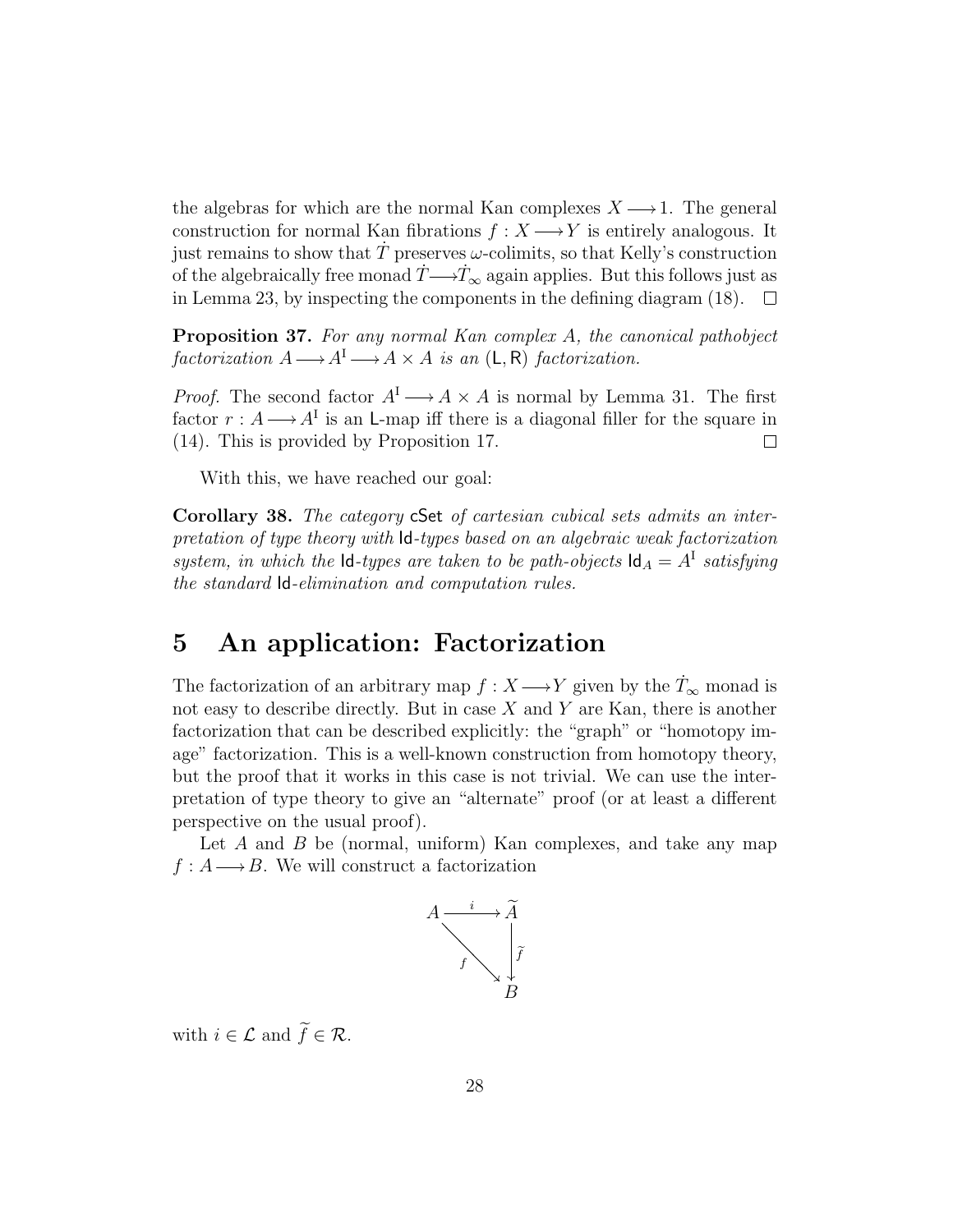Consider the following pullback diagram:



Take  $\widetilde{A} = Pf$  and  $\widetilde{f}$  the indicated composite, which, note, is an  $\mathcal{R}$ -map, since each factor is, by the assumption that both  $A$  and  $B$  are Kan.

For the factorization  $i : A \longrightarrow \tilde{A}$ , take the unique map determined as in:



As a dependent type,  $Pf {\,\longrightarrow\,} B$  is constructed as follows:

$$
\frac{x:A\vdash f(x):B, \qquad y,y':B\vdash \mathsf{Id}_B(y,y')}{x:A,y:B\vdash \mathsf{Id}_B(fx,y)}
$$

$$
\overline{y:B\vdash \sum_{x:A}\mathsf{Id}_B(fx,y)}
$$

Under propositions-as-types, this is the "image"

$$
\{y : B \mid \exists x : A. f(x) = y\} \longrightarrow B.
$$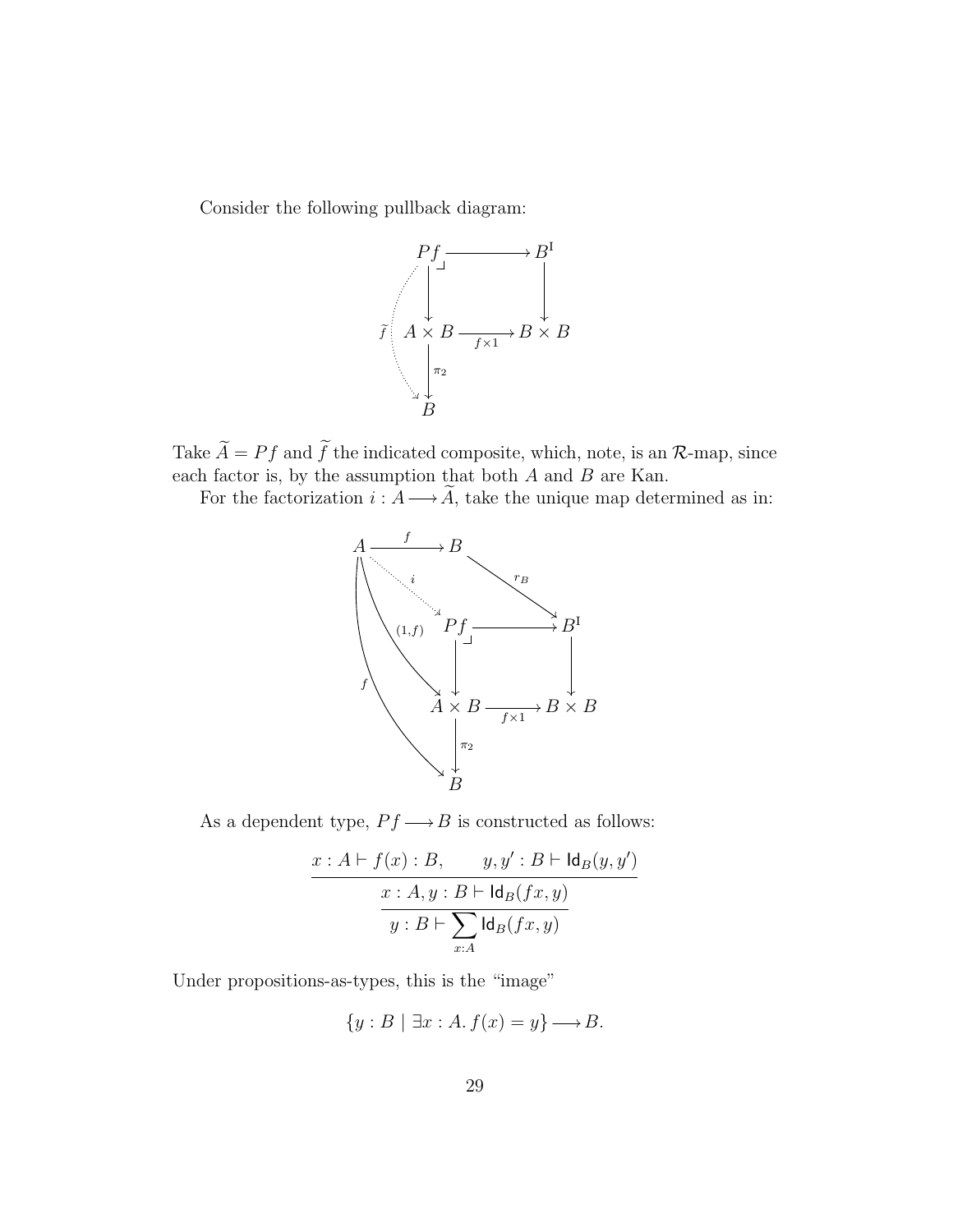In the factorization



the term  $i$  has the form

$$
x : A \vdash i(x) : Pf(fx),
$$
  
= 
$$
\sum_{x:A} \text{Id}_{B}(fx, fx).
$$

Indeed, it is given by setting

$$
i(x) := (x, \mathsf{refl}(fx)).
$$

We know that  $\widetilde{f}: Pf \longrightarrow B$  is a (normal, uniform) Kan fibration, because it is a composite of pullbacks of such, as already noted; but we need to see that  $i : A \longrightarrow Pf$  as just defined is an  $\mathcal{L}$ -map. Consider

$$
Pf = \sum_{x:A} \sum_{y:B} \text{Id}_B(fx, y)
$$

and take any  $C {\:\longrightarrow\:} Pf$  in  ${\mathcal R},$  i.e.:

$$
x:A, y:B, z: \mathsf{Id}_B(fx, y) \vdash C(x, y, z).
$$

Consider the lifting problem



Thus we are given

$$
x: A \vdash d(x): C(x, fx, \mathsf{refl}(fx)),
$$

and we seek

$$
x:A, y:B, z: \mathsf{Id}_B(fx, y) \vdash \phi(x, y, z): C(x, y, z).
$$